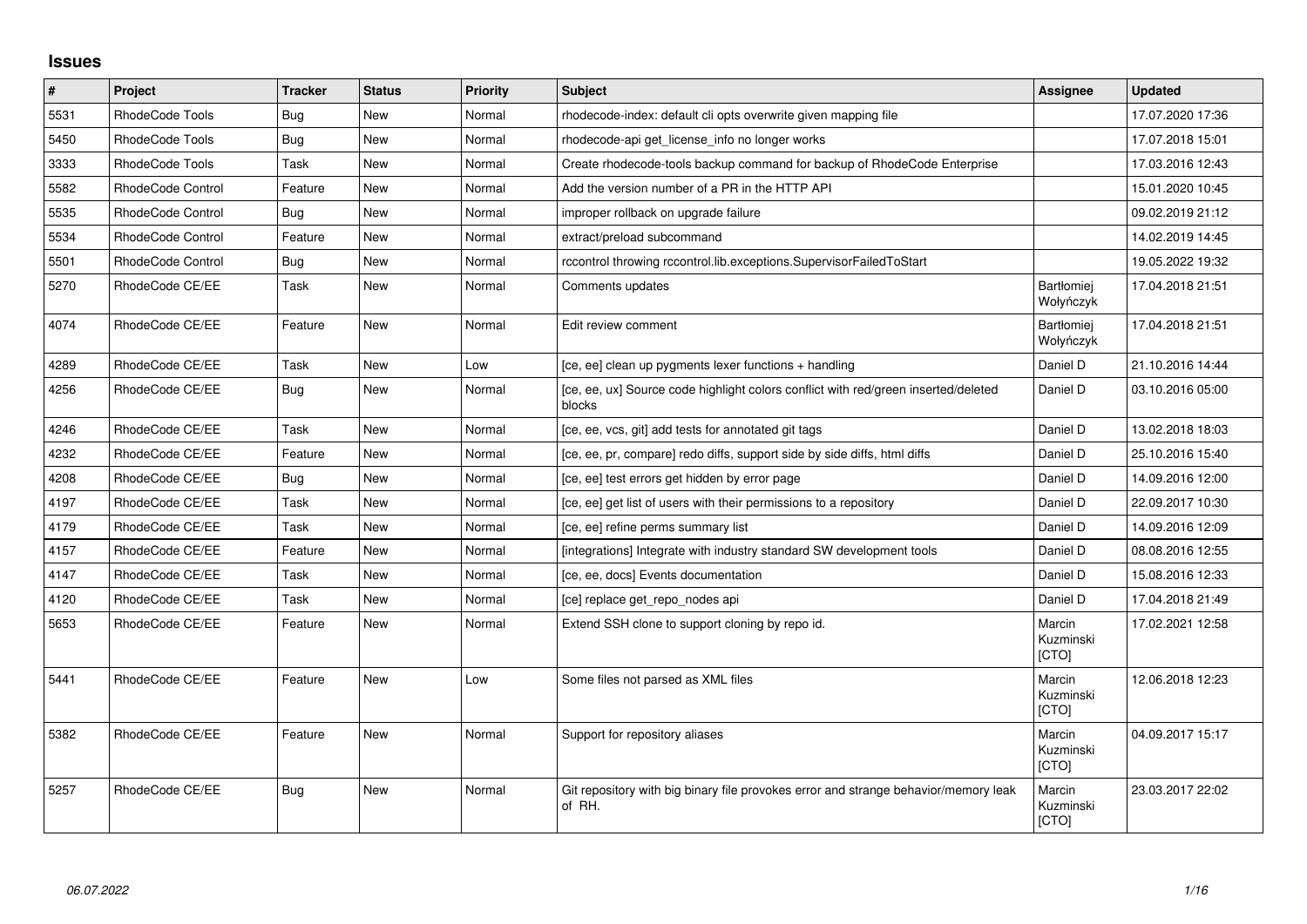| #    | Project         | <b>Tracker</b> | <b>Status</b> | <b>Priority</b> | <b>Subject</b>                                                                                              | Assignee                     | <b>Updated</b>   |
|------|-----------------|----------------|---------------|-----------------|-------------------------------------------------------------------------------------------------------------|------------------------------|------------------|
| 4213 | RhodeCode CE/EE | Feature        | New           | High            | Embed PostgreSQL database                                                                                   | Marcin<br>Kuzminski<br>[CTO] | 03.09.2016 23:45 |
| 4000 | RhodeCode CE/EE | Feature        | <b>New</b>    | Normal          | Make compare more functional                                                                                | Marcin<br>Kuzminski<br>[CTO] | 18.11.2017 19:11 |
| 3483 | RhodeCode CE/EE | <b>Bug</b>     | New           | Normal          | oauth: disable 3rd party registration if RhodeCode registration is disabled                                 | Marcin<br>Kuzminski<br>[CTO] | 13.04.2016 12:13 |
| 4234 | RhodeCode CE/EE | Task           | <b>New</b>    | Normal          | prepare and test RhodeCode VM image for AWS                                                                 | <b>Marcin Lulek</b>          | 11.07.2017 13:32 |
| 5548 | RhodeCode CE/EE | Feature        | New           | Normal          | Initial Search API                                                                                          | Peter Colledge               | 07.07.2019 22:21 |
| 5553 | RhodeCode CE/EE | Bug            | New           | Normal          | Exceptions Tracker - Exception ID: 140095575901360 after upgrade to the lastes<br>version                   | Thierry<br>Wynsdau           | 10.07.2019 10:33 |
| 5682 | RhodeCode CE/EE | Bug            | New           | Normal          | Login Page stuck until page is refreshed                                                                    |                              | 30.06.2022 20:31 |
| 5680 | RhodeCode CE/EE | Bug            | New           | High            | Inconsistent timezone display                                                                               |                              | 20.04.2022 14:15 |
| 5679 | RhodeCode CE/EE | Bug            | New           | Normal          | Data directory continues to grow until it fills disk partition                                              |                              | 25.04.2022 11:42 |
| 5677 | RhodeCode CE/EE | Support        | <b>New</b>    | Normal          | PR cross merge                                                                                              |                              | 28.01.2022 16:59 |
| 5672 | RhodeCode CE/EE | Bug            | <b>New</b>    | Normal          | Unable to browse git repository folders with # in names                                                     |                              | 16.12.2021 18:13 |
| 5670 | RhodeCode CE/EE | Bug            | New           | Normal          | Repo-level administrators can usurp owner of repoistory                                                     |                              | 01.12.2021 16:18 |
| 5664 | RhodeCode CE/EE | Bug            | New           | Normal          | Regression: When assigning permissions, cannot see own group in auto-complete<br>without special conditions |                              | 29.07.2021 10:49 |
| 5662 | RhodeCode CE/EE | Bug            | New           | Normal          | Full text search not working due to crash in whoosh                                                         |                              | 07.06.2022 08:31 |
| 5657 | RhodeCode CE/EE | Bug            | New           | Normal          | Error in maintenance page                                                                                   |                              | 30.03.2021 15:09 |
| 5654 | RhodeCode CE/EE | Bug            | New           | Normal          | Comment formatting broken when containing $@$ in a code block                                               |                              | 24.02.2021 12:10 |
| 5649 | RhodeCode CE/EE | Bug            | <b>New</b>    | Normal          | test-file-upload                                                                                            |                              | 17.12.2020 23:08 |
| 5645 | RhodeCode CE/EE | Bug            | <b>New</b>    | High            | Rhodecode returns 400 Bad request on huge mercurial repos                                                   |                              | 18.12.2020 06:29 |
| 5644 | RhodeCode CE/EE | Bug            | New           | Normal          | PR inks to comments not working if files are collapsed                                                      |                              | 02.12.2020 10:42 |
| 5641 | RhodeCode CE/EE | Feature        | New           | Normal          | "Add draft" / (x) button usability                                                                          |                              | 30.11.2020 20:53 |
| 5639 | RhodeCode CE/EE | Support        | New           | High            | 500 Internal Server Error   The server has either erred  after importing Database<br>from backup            |                              | 22.11.2020 09:15 |
| 5638 | RhodeCode CE/EE | Feature        | New           | Normal          | Add "Copy full url path" button                                                                             |                              | 05.02.2021 20:23 |
| 5637 | RhodeCode CE/EE | Feature        | New           | Normal          | Clone URL templates - add per repository/namespace                                                          |                              | 29.10.2020 09:38 |
| 5632 | RhodeCode CE/EE | Bug            | New           | Normal          | Missing Parent Folder for Personal Repo lacks proper handling                                               |                              | 03.08.2020 07:56 |
| 5631 | RhodeCode CE/EE | Feature        | New           | Normal          | Change target of PR                                                                                         |                              | 31.07.2020 17:05 |
| 5630 | RhodeCode CE/EE | <b>Bug</b>     | New           | Normal          | Inline comments do not follow the line of code                                                              |                              | 21.07.2020 11:25 |
| 5629 | RhodeCode CE/EE | Bug            | New           | Normal          | Diff truncated on small files                                                                               |                              | 21.07.2020 08:58 |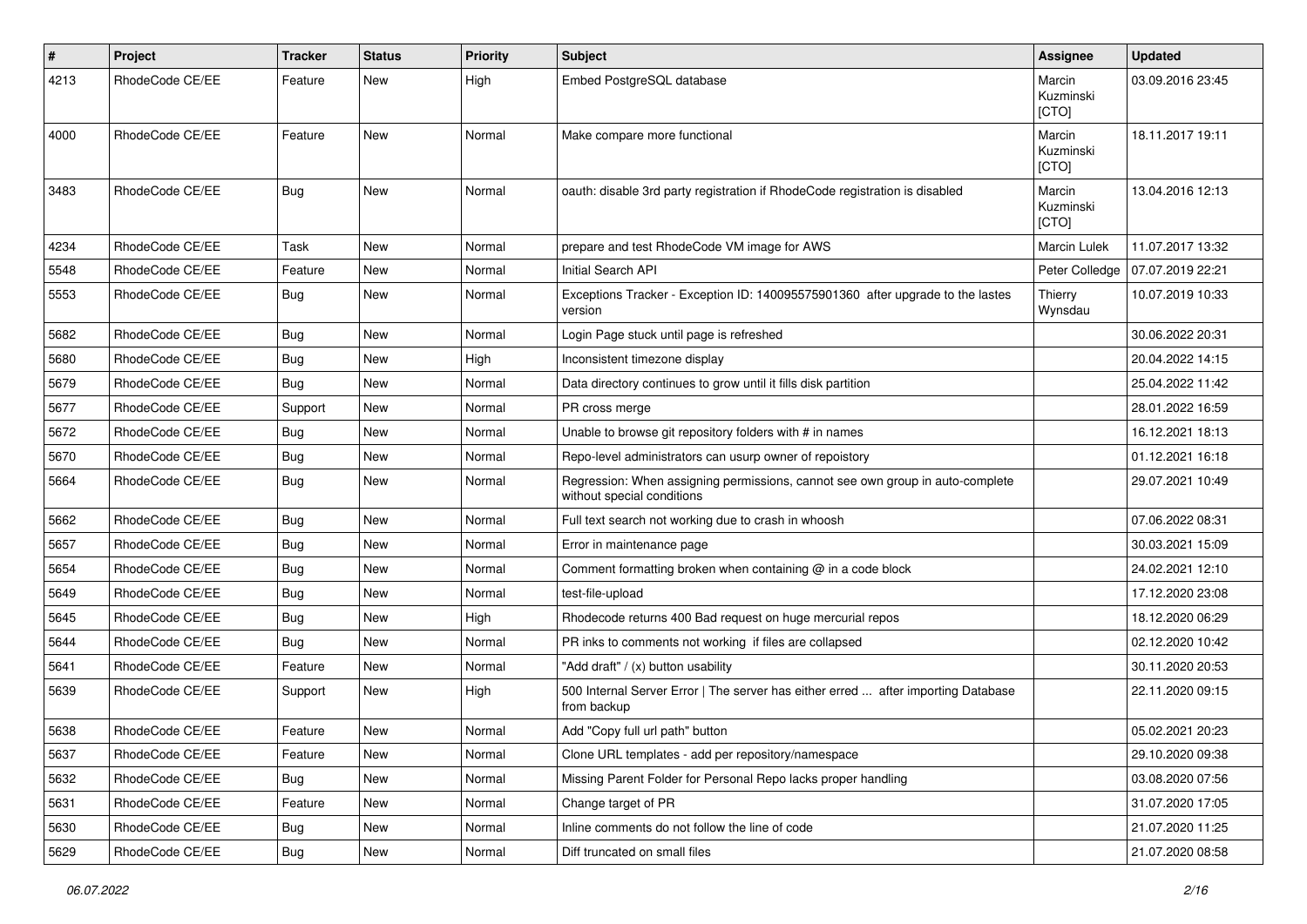| $\sharp$ | Project         | <b>Tracker</b> | <b>Status</b> | Priority | <b>Subject</b>                                                                                                    | <b>Assignee</b> | <b>Updated</b>   |
|----------|-----------------|----------------|---------------|----------|-------------------------------------------------------------------------------------------------------------------|-----------------|------------------|
| 5626     | RhodeCode CE/EE | Bug            | New           | Normal   | Whoosh full-text indexing is fully indexing all repos, not recognizing forks                                      |                 | 02.07.2020 19:24 |
| 5624     | RhodeCode CE/EE | Bug            | <b>New</b>    | Normal   | Timeout when trying to test SMTP email configuration                                                              |                 | 01.07.2020 20:01 |
| 5618     | RhodeCode CE/EE | Support        | New           | Normal   | Getting HTTP 502 Bad Gateway when trying to push (or clone) on a slow network                                     |                 | 27.05.2020 21:56 |
| 5617     | RhodeCode CE/EE | Feature        | <b>New</b>    | Normal   | Allow PRs to non-head bookmarks                                                                                   |                 | 20.05.2020 12:25 |
| 5613     | RhodeCode CE/EE | Feature        | <b>New</b>    | Low      | Feature Request: Issue tracker link in new tab/window                                                             |                 | 03.10.2021 23:25 |
| 5612     | RhodeCode CE/EE | Bug            | New           | Low      | CPU cores getting maxed out by VCSServer on Repository Size request                                               |                 | 03.10.2021 23:25 |
| 5600     | RhodeCode CE/EE | Feature        | New           | Normal   | Change default repository landing page                                                                            |                 | 27.01.2021 01:04 |
| 5595     | RhodeCode CE/EE | Feature        | New           | Normal   | Group code review mail notification                                                                               |                 | 03.03.2020 10:17 |
| 5593     | RhodeCode CE/EE | Support        | New           | Normal   | <b>SSH</b> connections                                                                                            |                 | 17.02.2020 16:18 |
| 5590     | RhodeCode CE/EE | Bug            | <b>New</b>    | Normal   | Pull Request creation takes 2 minutes                                                                             |                 | 28.05.2020 20:48 |
| 5588     | RhodeCode CE/EE | Bug            | New           | Normal   | wrong rendering of issue tracker pattern                                                                          |                 | 29.01.2020 11:24 |
| 5586     | RhodeCode CE/EE | Feature        | New           | Normal   | @mention should be a link                                                                                         |                 | 29.01.2020 11:46 |
| 5584     | RhodeCode CE/EE | Feature        | <b>New</b>    | Normal   | "update pull request link" message on vcs client                                                                  |                 | 23.01.2020 10:32 |
| 5570     | RhodeCode CE/EE | Bug            | New           | Normal   | Remap repositories always fail in RhodeCode community                                                             |                 | 04.10.2019 14:50 |
| 5559     | RhodeCode CE/EE | Bug            | <b>New</b>    | Normal   | Timezone handling issue on repos list                                                                             |                 | 07.07.2019 22:19 |
| 5556     | RhodeCode CE/EE | <b>Bug</b>     | New           | Normal   | After upgrade RhodeCode Enterprise, pull request via API adds repo owner as<br>default reviewer                   |                 | 01.01.2020 13:09 |
| 5552     | RhodeCode CE/EE | Feature        | <b>New</b>    | High     | PR dependency across repos                                                                                        |                 | 22.06.2019 01:15 |
| 5550     | RhodeCode CE/EE | Bug            | New           | Normal   | 500 Internal Server Error   The server has either erred or is incapable of performing<br>the requested operation. |                 | 18.04.2019 17:12 |
| 5547     | RhodeCode CE/EE | Bug            | <b>New</b>    | Normal   | UI not consistent between Firefox and Chrome                                                                      |                 | 01.03.2019 23:35 |
| 5545     | RhodeCode CE/EE | Bug            | New           | Normal   | Merge commit to contain the username/reponame of the origin                                                       |                 | 28.02.2019 13:46 |
| 5543     | RhodeCode CE/EE | Feature        | <b>New</b>    | Normal   | Repo API should have equivalent get_repo_audit_logs() to User API call<br>get_user_audit_logs()                   |                 | 26.02.2019 12:22 |
| 5541     | RhodeCode CE/EE | Support        | <b>New</b>    | Normal   | SVN Settings: Repository Patterns                                                                                 |                 | 16.12.2019 15:35 |
| 5540     | RhodeCode CE/EE | Bug            | New           | Normal   | Rhode Code 4.15.2 VCS Caching(?) behaviour                                                                        |                 | 25.02.2019 17:01 |
| 5538     | RhodeCode CE/EE | <b>Bug</b>     | New           | Normal   | internal server error (UnicodeDecodeError) during rhodecode-index request                                         |                 | 20.02.2019 14:43 |
| 5527     | RhodeCode CE/EE | Support        | New           | Normal   | API: expose human readable failure reason                                                                         |                 | 30.01.2019 17:43 |
| 5524     | RhodeCode CE/EE | Bug            | New           | High     | Cannot log into RhodeCode anymore                                                                                 |                 | 15.01.2019 17:08 |
| 5519     | RhodeCode CE/EE | Bug            | New           | High     | User unable to fork the repo despite setting Repository Forking to Disabled                                       |                 | 11.12.2018 22:21 |
| 5512     | RhodeCode CE/EE | Bug            | New           | Normal   | Show commit phase in summary view                                                                                 |                 | 09.11.2018 21:37 |
| 5511     | RhodeCode CE/EE | Feature        | New           | Normal   | New feature to synchronize the fork with the remote repo from the summary page                                    |                 | 13.11.2018 01:23 |
| 5510     | RhodeCode CE/EE | Bug            | New           | High     | AssertionError: unexpected parameters: user agent & hook type                                                     |                 | 31.07.2021 11:14 |
| 5509     | RhodeCode CE/EE | Bug            | New           | Normal   | Remove `!important attributes` from UI elements                                                                   |                 | 07.12.2018 07:40 |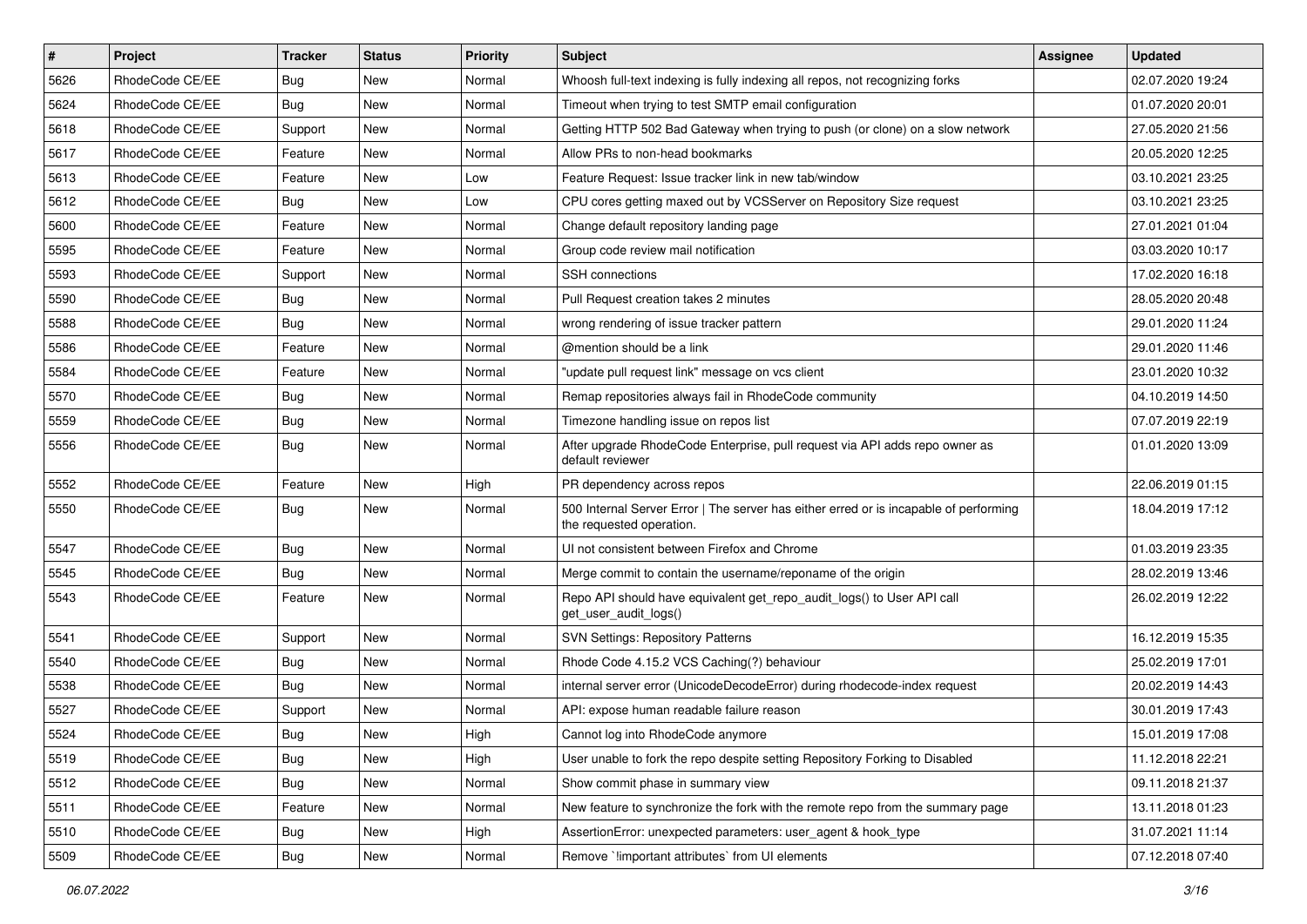| $\vert$ # | Project         | Tracker    | <b>Status</b> | <b>Priority</b> | Subject                                                                                                                                                                              | <b>Assignee</b> | <b>Updated</b>   |
|-----------|-----------------|------------|---------------|-----------------|--------------------------------------------------------------------------------------------------------------------------------------------------------------------------------------|-----------------|------------------|
| 5506      | RhodeCode CE/EE | <b>Bug</b> | New           | Normal          | Web UI fonts are not looking good and is difficult to read for people with low vision                                                                                                |                 | 26.10.2018 09:38 |
| 5504      | RhodeCode CE/EE | Feature    | <b>New</b>    | Normal          | Buttons to copy commit hash and to expand the commit message in the repo<br>summary view                                                                                             |                 | 26.10.2018 00:59 |
| 5503      | RhodeCode CE/EE | Support    | <b>New</b>    | Normal          | failed to upgrade to 4.13.3                                                                                                                                                          |                 | 06.11.2018 18:28 |
| 5500      | RhodeCode CE/EE | Bug        | New           | Normal          | How to enable/set "RC_SKIP_HOOKS" to disable svn hooks?                                                                                                                              |                 | 02.10.2018 07:45 |
| 5499      | RhodeCode CE/EE | Support    | New           | Normal          | ERROR [celery.worker.consumer.consumer] consumer: Cannot connect                                                                                                                     |                 | 11.09.2018 08:39 |
| 5497      | RhodeCode CE/EE | Support    | New           | Normal          | hg push hangs                                                                                                                                                                        |                 | 30.08.2018 22:15 |
| 5496      | RhodeCode CE/EE | Support    | New           | Normal          | database migration 4.11.6 mysql to 4.12.4 postgres                                                                                                                                   |                 | 27.08.2018 21:17 |
| 5495      | RhodeCode CE/EE | Support    | New           | Normal          | Idap to crowd users_groups sync source                                                                                                                                               |                 | 10.09.2018 22:09 |
| 5494      | RhodeCode CE/EE | <b>Bug</b> | New           | Normal          | rccontrol's python package management causes slow VCS SSH                                                                                                                            |                 | 02.04.2019 11:56 |
| 5492      | RhodeCode CE/EE | Bug        | New           | Normal          | VCSServer + SVN 1.10                                                                                                                                                                 |                 | 26.07.2018 15:01 |
| 5491      | RhodeCode CE/EE | Support    | New           | Urgent          | Upgrade RhodeCode Community + VCSSERVER from 4.10.4 to 4.12.4, pull request<br>stop working with reviewers                                                                           |                 | 30.08.2018 09:47 |
| 5484      | RhodeCode CE/EE | Support    | New           | Normal          | Setting up ssh, remote hg not found                                                                                                                                                  |                 | 06.07.2018 23:41 |
| 5475      | RhodeCode CE/EE | <b>Bug</b> | New           | Normal          | Unable to locate user in OpenLDAP directory via Idaps                                                                                                                                |                 | 08.06.2018 20:06 |
| 5471      | RhodeCode CE/EE | Bug        | New           | Normal          | Webhook integration failing: need more than 3 values to unpack                                                                                                                       |                 | 01.06.2018 02:26 |
| 5468      | RhodeCode CE/EE | Support    | New           | Normal          | Check logic for updating last commit for repository groups                                                                                                                           |                 | 30.08.2018 09:47 |
| 5462      | RhodeCode CE/EE | Bug        | New           | Normal          | create_repo api fails with celery enabled                                                                                                                                            |                 | 10.07.2018 17:49 |
| 5460      | RhodeCode CE/EE | <b>Bug</b> | New           | Low             | Repo creation stuck when remote clone returns partial http code 500                                                                                                                  |                 | 06.07.2018 19:14 |
| 5414      | RhodeCode CE/EE | <b>Bug</b> | New           | High            | When Opening New Pull Request, Target Revision Default Is Undesireable                                                                                                               |                 | 11.04.2018 23:20 |
| 5410      | RhodeCode CE/EE | <b>Bug</b> | New           | Normal          | After converting to CE, we get the following error when trying to view some repos in<br>the UI: "UnicodeDecodeError: 'ascii' codec can't decode byte" (full error in<br>Description) |                 | 25.01.2018 20:45 |
| 5406      | RhodeCode CE/EE | <b>Bug</b> | New           | Normal          | <b>Installer Fails</b>                                                                                                                                                               |                 | 01.12.2017 11:52 |
| 5405      | RhodeCode CE/EE | <b>Bug</b> | New           | Normal          | Add repository from UI leads to HTTP/404                                                                                                                                             |                 | 28.11.2017 11:39 |
| 5404      | RhodeCode CE/EE | Task       | New           | Normal          | Add an option to detach review rules when deleting an user                                                                                                                           |                 | 22.11.2017 11:23 |
| 5400      | RhodeCode CE/EE | Task       | New           | Normal          | User group - subgroup support                                                                                                                                                        |                 | 06.11.2017 22:00 |
| 5394      | RhodeCode CE/EE | Support    | New           | Normal          | SVN to Git / Mercurial Migration                                                                                                                                                     |                 | 03.10.2017 09:29 |
| 5371      | RhodeCode CE/EE | <b>Bug</b> | New           | Normal          | Comment times in Pull Requests are off by 1 day                                                                                                                                      |                 | 10.04.2018 15:11 |
| 5289      | RhodeCode CE/EE | Feature    | New           | High            | Ability to Upload/Replace a file using the UI                                                                                                                                        |                 | 22.09.2017 10:29 |
| 5278      | RhodeCode CE/EE | Feature    | New           | Normal          | Require support for git repositories of the form git://                                                                                                                              |                 | 13.04.2017 15:20 |
| 5273      | RhodeCode CE/EE | Feature    | New           | Normal          | Comment status                                                                                                                                                                       |                 | 07.04.2017 13:10 |
| 5271      | RhodeCode CE/EE | Feature    | New           | Normal          | Private comments                                                                                                                                                                     |                 | 07.04.2017 12:01 |
| 5269      | RhodeCode CE/EE | Support    | New           | Normal          | Upgrade from RC EE 3.7.1 to RC EE 4.x                                                                                                                                                |                 | 29.06.2017 19:36 |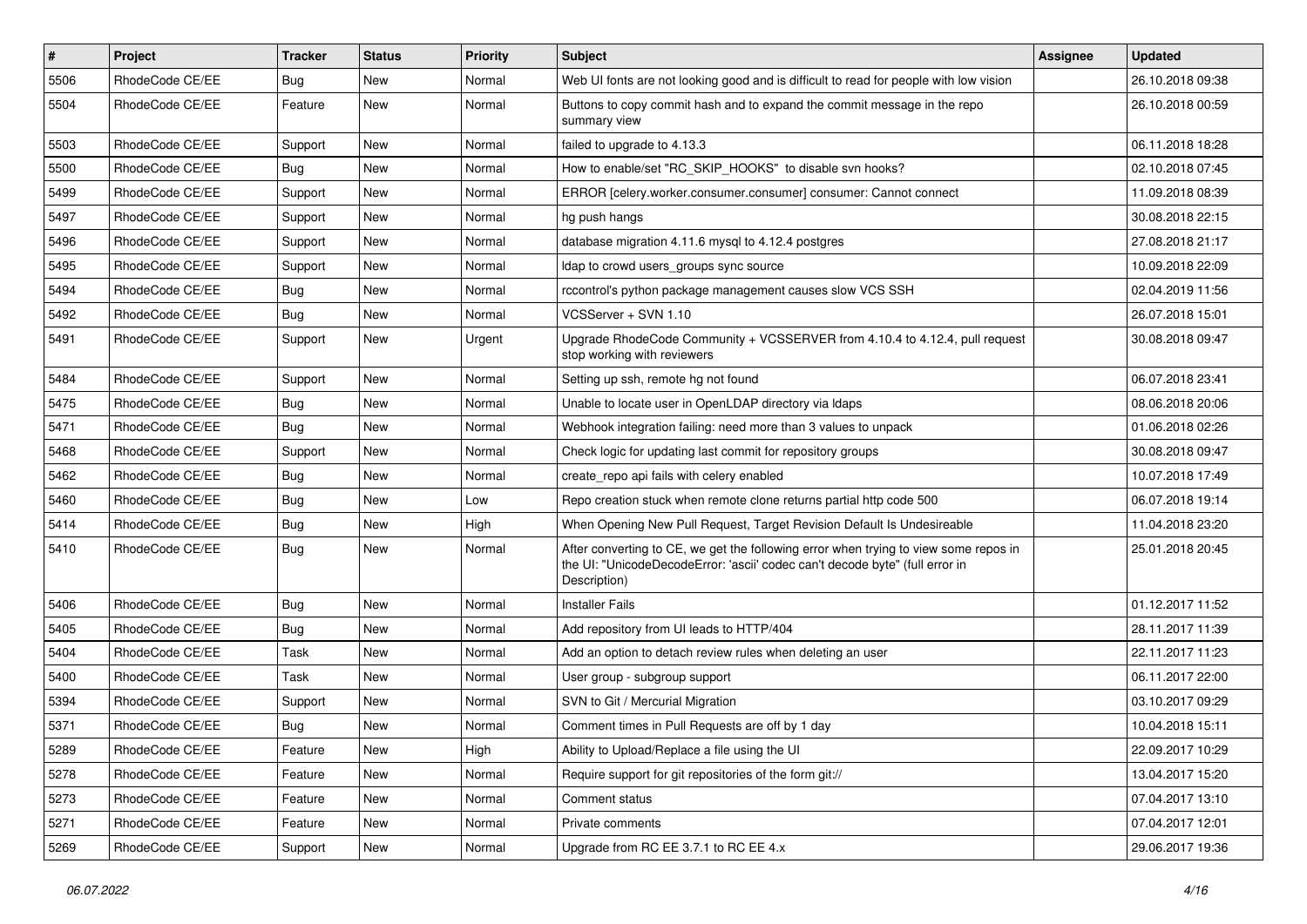| $\pmb{\#}$ | Project         | <b>Tracker</b> | <b>Status</b> | <b>Priority</b> | Subject                                                                                                            | Assignee | <b>Updated</b>   |
|------------|-----------------|----------------|---------------|-----------------|--------------------------------------------------------------------------------------------------------------------|----------|------------------|
| 5256       | RhodeCode CE/EE | Feature        | New           | Normal          | Last repository access time.                                                                                       |          | 23.03.2017 16:34 |
| 5255       | RhodeCode CE/EE | Support        | New           | Normal          | I can't access issues created by me from mail                                                                      |          | 04.04.2017 11:28 |
| 5227       | RhodeCode CE/EE | Bug            | New           | Normal          | 400 during a svn checkout, file with special chars                                                                 |          | 23.02.2017 17:43 |
| 5218       | RhodeCode CE/EE | Bug            | New           | Normal          | 500 when forking repository, when using special chars in password.                                                 |          | 19.02.2017 21:46 |
| 5200       | RhodeCode CE/EE | Task           | <b>New</b>    | Normal          | investigate search improvements                                                                                    |          | 16.12.2019 16:04 |
| 4669       | RhodeCode CE/EE | Task           | New           | Normal          | disable pytest sugar on nix-build                                                                                  |          | 01.12.2016 12:52 |
| 4312       | RhodeCode CE/EE | Task           | <b>New</b>    | Normal          | Storage location changes                                                                                           |          | 11.07.2017 13:31 |
| 4303       | RhodeCode CE/EE | Support        | New           | Normal          | rhodecode instance                                                                                                 |          | 08.11.2016 16:32 |
| 4301       | RhodeCode CE/EE | Feature        | New           | Normal          | [API] toggle force_password_reset in api for Idap users                                                            |          | 28.10.2016 15:43 |
| 4299       | RhodeCode CE/EE | Task           | <b>New</b>    | Normal          | TEMPLATE repo groups                                                                                               |          | 22.09.2017 10:26 |
| 4290       | RhodeCode CE/EE | Task           | New           | Normal          | Allow to transplant the review status to merged commits                                                            |          | 17.04.2018 21:50 |
| 4285       | RhodeCode CE/EE | Bug            | New           | Normal          | Intermittent error while trying to create or fork a repository                                                     |          | 17.10.2016 22:42 |
| 4272       | RhodeCode CE/EE | Feature        | New           | Normal          | Better SPAM protection                                                                                             |          | 12.10.2016 11:14 |
| 4255       | RhodeCode CE/EE | Bug            | New           | Normal          | [translation, i18n] translation not being applied to integrations pages                                            |          | 30.09.2016 15:56 |
| 4252       | RhodeCode CE/EE | Support        | <b>New</b>    | Normal          | Backup & Recovery                                                                                                  |          | 07.10.2016 19:47 |
| 4226       | RhodeCode CE/EE | Feature        | New           | Normal          | [settings, system info] add VCS and Channelstream status to System Info                                            |          | 14.09.2016 16:45 |
| 4222       | RhodeCode CE/EE | Feature        | New           | Normal          | Configurable detection of READMEs                                                                                  |          | 09.09.2016 10:05 |
| 4216       | RhodeCode CE/EE | Task           | <b>New</b>    | Normal          | [ux, renderers] implement consistent rendering for text fields                                                     |          | 06.09.2016 11:46 |
| 4191       | RhodeCode CE/EE | Feature        | New           | Normal          | Add custom Image logo option to header                                                                             |          | 22.08.2016 14:49 |
| 4190       | RhodeCode CE/EE | <b>Bug</b>     | New           | Normal          | [tests] fix or remove rst xss inline test                                                                          |          | 22.08.2016 12:15 |
| 4189       | RhodeCode CE/EE | Bug            | New           | Normal          | [tests, git] count of commit ids is different for git than hg when comparing remote                                |          | 22.08.2016 12:34 |
| 4188       | RhodeCode CE/EE | <b>Bug</b>     | New           | Normal          | [tests, svn] changeset tests produce different results for svn                                                     |          | 22.08.2016 09:54 |
| 4182       | RhodeCode CE/EE | Feature        | <b>New</b>    | Normal          | add direct link from notification to corresponding PR                                                              |          | 19.08.2016 12:35 |
| 4163       | RhodeCode CE/EE | Task           | New           | Normal          | [ce, ee] celery refactor + upgrade                                                                                 |          | 15.08.2016 12:32 |
| 4154       | RhodeCode CE/EE | Bug            | <b>New</b>    | Low             | [ce, ee] user register via github captcha                                                                          |          | 05.08.2016 22:51 |
| 4144       | RhodeCode CE/EE | Feature        | New           | Normal          | [ux] improve enable/disable of notifications                                                                       |          | 02.08.2016 17:19 |
| 4116       | RhodeCode CE/EE | Bug            | New           | High            | [ee] Starting EE or running paster commands like setup-rhodecode does not work<br>without setting LC_ALL properly. |          | 18.08.2016 21:03 |
| 4109       | RhodeCode CE/EE | <b>Bug</b>     | New           | Normal          | [files] The "switch to commit" widget is broken after using browser back button                                    |          | 17.04.2018 21:50 |
| 4051       | RhodeCode CE/EE | Task           | New           | Normal          | [ux, renderering] Consistent formatting on text fields.                                                            |          | 22.09.2017 10:27 |
| 4045       | RhodeCode CE/EE | Task           | New           | Normal          | File permissions                                                                                                   |          | 17.04.2018 21:49 |
| 4040       | RhodeCode CE/EE | Bug            | New           | Low             | [ce, ee] logout when logged out causes 403 Cross-site request forgery detected                                     |          | 23.06.2016 13:40 |
| 3980       | RhodeCode CE/EE | Feature        | New           | Normal          | Add CI engine                                                                                                      |          | 05.06.2016 21:32 |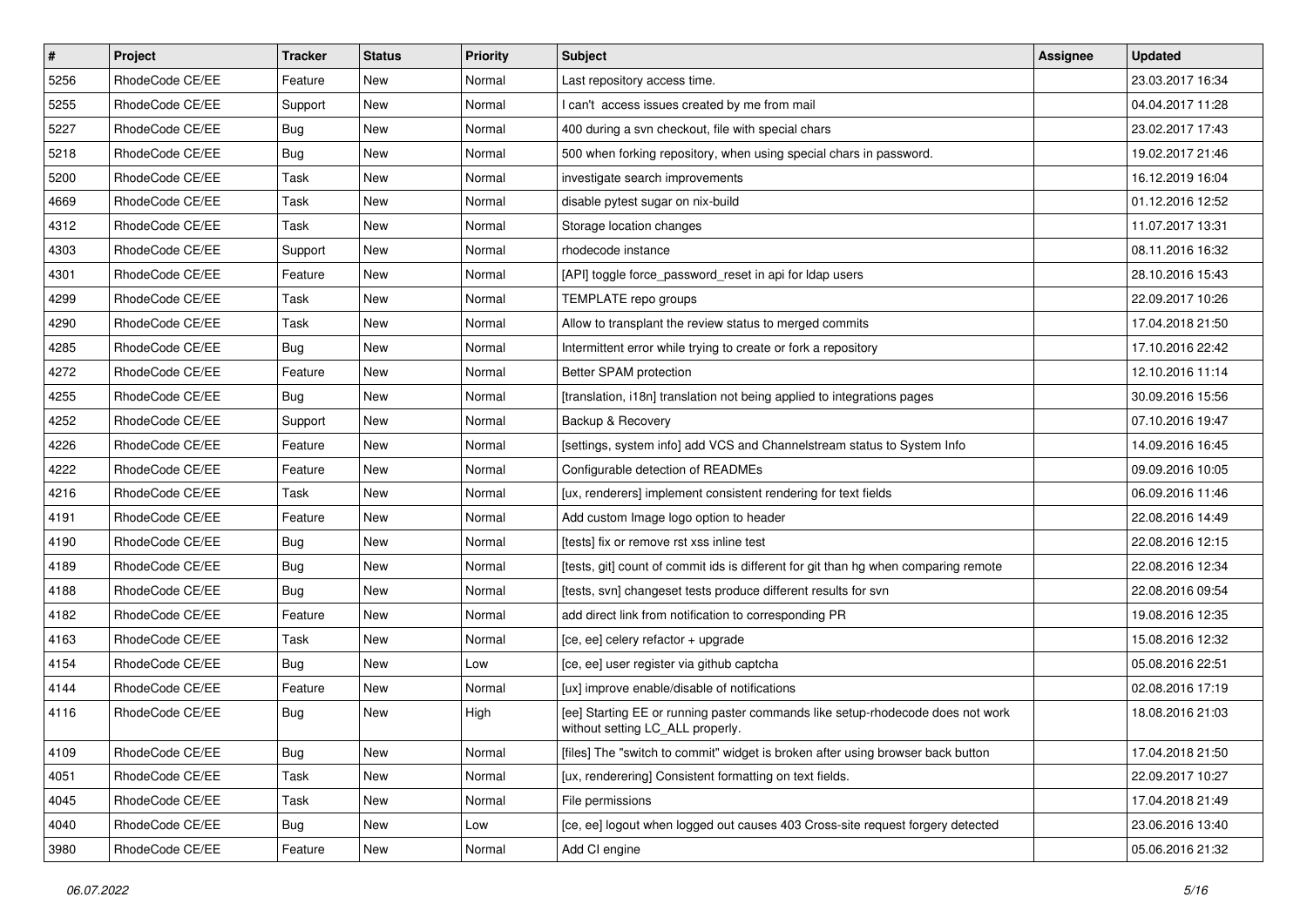| $\vert$ # | Project         | Tracker    | <b>Status</b> | <b>Priority</b> | <b>Subject</b>                                                            | <b>Assignee</b> | <b>Updated</b>   |
|-----------|-----------------|------------|---------------|-----------------|---------------------------------------------------------------------------|-----------------|------------------|
| 3979      | RhodeCode CE/EE | Feature    | New           | Normal          | Add kanban board                                                          |                 | 05.06.2016 21:20 |
| 3978      | RhodeCode CE/EE | Feature    | New           | Normal          | Add bug tracker                                                           |                 | 05.06.2016 21:20 |
| 3977      | RhodeCode CE/EE | Feature    | New           | Normal          | Wiki                                                                      |                 | 05.06.2016 21:11 |
| 3963      | RhodeCode CE/EE | <b>Bug</b> | New           | Normal          | [ce] Getting a newly added repo via remap/rescan via api gives no data    |                 | 27.05.2016 05:02 |
| 3956      | RhodeCode CE/EE | <b>Bug</b> | New           | Normal          | [ce] - svn commit with all 'None' properties (author, message, etc.)      |                 | 23.05.2016 17:22 |
| 3939      | RhodeCode CE/EE | <b>Bug</b> | New           | Normal          | [ux] changelog filter blank after going back in browser                   |                 | 18.05.2016 14:50 |
| 3923      | RhodeCode CE/EE | Bug        | New           | Normal          | odd exception on running internal-code                                    |                 | 09.08.2016 10:54 |
| 3922      | RhodeCode CE/EE | <b>Bug</b> | New           | Normal          | svn backend returns different diff to git/hg backends                     |                 | 11.05.2016 14:29 |
| 3615      | RhodeCode CE/EE | <b>Bug</b> | New           | Low             | (OperationalError) too many SQL variables on admin journal page           |                 | 06.05.2016 11:45 |
| 3486      | RhodeCode CE/EE | Feature    | New           | Normal          | expose origin of permission in perm dict for users                        |                 | 06.06.2016 10:54 |
| 3484      | RhodeCode CE/EE | Task       | New           | Normal          | oauth: reduce required permissions for 3rd party                          |                 | 13.04.2016 12:33 |
| 3472      | RhodeCode CE/EE | Feature    | New           | Normal          | Expose unified hooks that can be used in SSH backend                      |                 | 14.04.2016 17:54 |
| 3460      | RhodeCode CE/EE | Feature    | New           | Normal          | [ux, frontend] hide "show more" button when there is nothing more to show |                 | 11.04.2016 13:37 |
| 3455      | RhodeCode CE/EE | Feature    | New           | Normal          | [ux] commit message search should render entire commit message            |                 | 07.04.2016 17:50 |
| 3441      | RhodeCode CE/EE | <b>Bug</b> | New           | Normal          | [ux] clicking on line in file view scrolls to that line                   |                 | 05.04.2016 13:35 |
| 3440      | RhodeCode CE/EE | Feature    | New           | Normal          | [design, ux] mock-up user interface for adding a branch/bookmark          |                 | 05.04.2016 09:21 |
| 3382      | RhodeCode CE/EE | Bug        | New           | Normal          | download superrepo with subrepos                                          |                 | 25.03.2016 01:30 |
| 3377      | RhodeCode CE/EE | Task       | New           | Normal          | extra fields types extensions                                             |                 | 24.03.2016 15:23 |
| 3376      | RhodeCode CE/EE | Task       | New           | Normal          | Repo action plugins                                                       |                 | 24.03.2016 15:21 |
| 3373      | RhodeCode CE/EE | Feature    | New           | Normal          | Allow to create Bookmarks and Branches from UI                            |                 | 05.04.2016 09:21 |
| 3364      | RhodeCode CE/EE | Support    | New           | High            | Allow Specifying the Commit Message for Pull Request Merges               |                 | 17.04.2018 21:51 |
| 3362      | RhodeCode CE/EE | Task       | New           | Normal          | auth-plugins, indicate visually that plugin is turned on but NOT enabled  |                 | 22.03.2016 19:03 |
| 3351      | RhodeCode CE/EE | Bug        | New           | Normal          | Duplicate IP whitelist entry shows error flash                            |                 | 21.03.2016 15:54 |
| 3334      | RhodeCode CE/EE | Bug        | New           | Normal          | Attempt to edit .coveragerc through the online file editor                |                 | 17.03.2016 13:49 |
| 3332      | RhodeCode CE/EE | Support    | New           | Normal          | LDAP settings page: Add button "test connection"                          |                 | 17.03.2016 10:23 |
| 3261      | RhodeCode CE/EE | Task       | New           | Normal          | mousetrap.js bump to latest 1.5.X version                                 |                 | 17.03.2016 12:52 |
| 3260      | RhodeCode CE/EE | Task       | New           | Normal          | api: expose get_repo_node method                                          |                 | 17.03.2016 12:56 |
| 3250      | RhodeCode CE/EE | Bug        | New           | Normal          | Posting a comment message is very slow !                                  |                 | 17.03.2016 12:57 |
| 3022      | RhodeCode CE/EE | Bug        | New           | Normal          | SVN support with repositories groups                                      |                 | 26.07.2016 18:25 |
| 2944      | RhodeCode CE/EE | Task       | New           | Normal          | Bump gunicorn to 19.4 version                                             |                 | 17.03.2016 12:58 |
| 2882      | RhodeCode CE/EE | Feature    | New           | Normal          | Bulk comment submit                                                       |                 | 17.03.2016 17:50 |
| 2844      | RhodeCode CE/EE | Task       | New           | Normal          | Update Bcrypt to a maintained version                                     |                 | 17.02.2018 20:37 |
| 1457      | RhodeCode CE/EE | Feature    | New           | Normal          | add allow permissions inheritance on repo groups                          |                 | 22.09.2017 10:27 |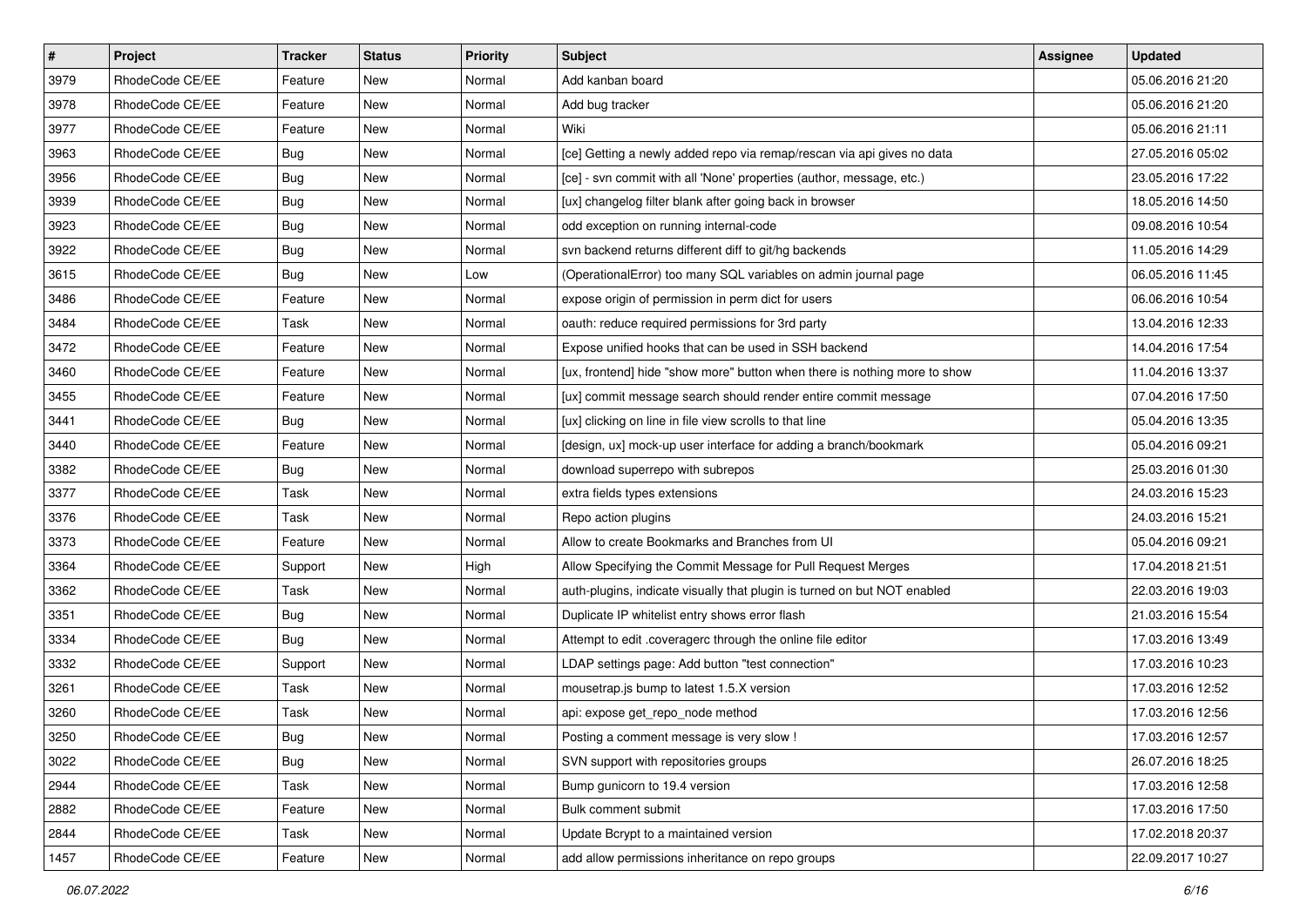| $\vert$ # | Project              | <b>Tracker</b> | <b>Status</b> | Priority | <b>Subject</b>                                                                                           | <b>Assignee</b>     | <b>Updated</b>   |
|-----------|----------------------|----------------|---------------|----------|----------------------------------------------------------------------------------------------------------|---------------------|------------------|
| 148       | RhodeCode CE/EE      | Feature        | New           | Normal   | [comments] Add per file and multiline comments in a changeset                                            |                     | 25.05.2016 10:20 |
| 4052      | RhodeCode Appenlight | Task           | New           | Normal   | release fixes                                                                                            | <b>Marcin Lulek</b> | 29.06.2016 12:14 |
| 5342      | RhodeCode Appenlight | Bug            | New           | Low      | Broken link [Applications Modify application]                                                            |                     | 21.06.2017 21:21 |
| 4220      | RhodeCode Appenlight | Feature        | New           | Low      | Search params allow sorting of result.                                                                   |                     | 06.09.2016 16:33 |
| 4071      | RhodeCode Appenlight | Feature        | New           | Normal   | Allow for easy out-out of assigned permissions                                                           |                     | 05.07.2016 10:14 |
| 4064      | RhodeCode Appenlight | Feature        | New           | Normal   | Create a multiple action feature for Reports and Logs lists                                              |                     | 30.06.2016 15:18 |
| 4063      | RhodeCode Appenlight | Feature        | New           | Normal   | add option to specify custom value in dashboard select                                                   |                     | 30.06.2016 15:17 |
| 4062      | RhodeCode Appenlight | Feature        | New           | Normal   | A way to see browser breakdown for an error                                                              |                     | 30.06.2016 15:16 |
| 4061      | RhodeCode Appenlight | Feature        | New           | Normal   | Timezone for applications                                                                                |                     | 30.06.2016 15:16 |
| 4060      | RhodeCode Appenlight | Feature        | New           | Normal   | Replayable requests                                                                                      |                     | 30.06.2016 15:15 |
| 4059      | RhodeCode Appenlight | Feature        | New           | Normal   | Server Monitoring                                                                                        |                     | 30.06.2016 15:15 |
| 4057      | RhodeCode Appenlight | Feature        | New           | Normal   | Negation option for search filter                                                                        |                     | 30.06.2016 15:12 |
| 4056      | RhodeCode Appenlight | Feature        | New           | Normal   | Optionally allow to filter graphs per machine in dashboard                                               |                     | 30.06.2016 15:12 |
| 4017      | RhodeCode Appenlight | Feature        | New           | Low      | application logos need help                                                                              |                     | 14.06.2016 11:52 |
| 3994      | RhodeCode Appenlight | <b>Bug</b>     | New           | Normal   | during setup, user is given option to make admin account even if one does not exist                      |                     | 08.06.2016 12:44 |
| 3990      | RhodeCode Appenlight | Bug            | New           | Normal   | some dashboard builder buttons are up against fields                                                     |                     | 07.06.2016 12:01 |
| 3987      | RhodeCode Appenlight | <b>Bug</b>     | New           | Normal   | adjust footer so it's consistent with the website footer                                                 |                     | 15.06.2016 10:20 |
| 3986      | RhodeCode Appenlight | <b>Bug</b>     | New           | Normal   | table headers should be left aligned                                                                     |                     | 07.06.2016 11:53 |
| 3093      | Documentation        | Task           | New           | Normal   | [API] - update hg/git update pr API. Auto updates PR on push                                             | <b>Brian Butler</b> | 01.07.2016 14:15 |
| 3092      | Documentation        | Task           | New           | Normal   | [RCE, ini] - doc available settings + check tender with Gemalto hacks                                    | <b>Brian Butler</b> | 01.07.2016 14:15 |
| 687       | Documentation        | Feature        | New           | Normal   | [Integraton] - Elastic search integration                                                                | <b>Brian Butler</b> | 01.07.2016 14:15 |
| 682       | Documentation        | Task           | New           | Normal   | Error Msg guide                                                                                          | <b>Brian Butler</b> | 01.07.2016 14:15 |
| 659       | Documentation        | Feature        | New           | Normal   | Peer to Peer Failover                                                                                    | <b>Brian Butler</b> | 01.07.2016 14:15 |
| 317       | Documentation        | Feature        | New           | High     | Styling                                                                                                  | <b>Brian Butler</b> | 07.07.2016 10:10 |
| 5683      | Documentation        | Support        | New           | Low      | Schemas (Structured Data) Snippets                                                                       | <b>Today Deals</b>  | 06.07.2022 07:19 |
| 5628      | Documentation        | <b>Bug</b>     | New           | Normal   | Problems with SSH Connection docs                                                                        |                     | 06.05.2022 21:14 |
| 5627      | Documentation        | <b>Bug</b>     | New           | Normal   | Immediate re-run of rhodecode-index throws warnings on some repos (and suggests<br>rebuild from scratch) |                     | 02.07.2020 19:41 |
| 5625      | Documentation        | <b>Bug</b>     | New           | Normal   | Feedback on RhodeCode Full-text search docs                                                              |                     | 02.07.2020 19:22 |
| 5598      | Documentation        | Bug            | New           | Low      | Typo in force delete command                                                                             |                     | 19.03.2020 20:10 |
| 5591      | Documentation        | Support        | New           | Normal   | documentation typo                                                                                       |                     | 04.02.2020 19:43 |
| 5551      | Documentation        | <b>Bug</b>     | New           | Normal   | Mention LargeFile and LFS in the Backup page                                                             |                     | 21.04.2019 20:58 |
| 5529      | Documentation        | Support        | New           | Normal   | Documentation does not detail watched repositories                                                       |                     | 07.02.2019 00:16 |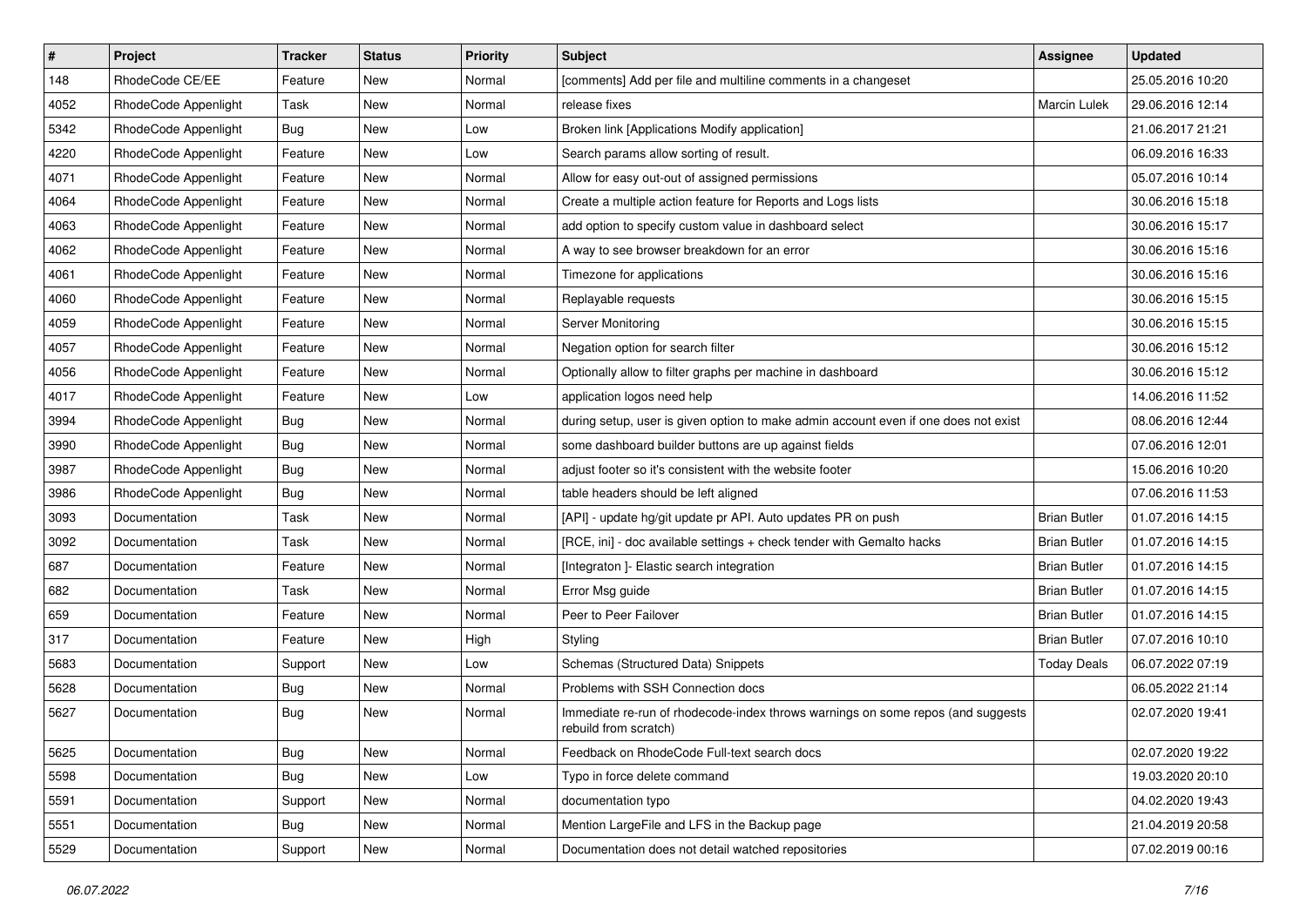| $\pmb{\#}$ | Project           | <b>Tracker</b> | <b>Status</b> | <b>Priority</b> | Subject                                                                                        | <b>Assignee</b>              | <b>Updated</b>   |
|------------|-------------------|----------------|---------------|-----------------|------------------------------------------------------------------------------------------------|------------------------------|------------------|
| 5439       | Documentation     | <b>Bug</b>     | New           | Low             | JIRA Integration description: Wrong sample link                                                |                              | 14.02.2018 14:25 |
| 5348       | Documentation     | Bug            | <b>New</b>    | Normal          | Uninstall documentaion missing some steps                                                      |                              | 06.07.2017 10:25 |
| 5347       | Documentation     | Bug            | New           | Normal          | Post Install steps should include Apache or Nginx setup.                                       |                              | 06.07.2017 10:23 |
| 5248       | Documentation     | Bug            | New           | Normal          | Installation of rhodecode-tools                                                                |                              | 16.03.2017 16:35 |
| 5237       | Documentation     | Support        | <b>New</b>    | Normal          | documentation for DR                                                                           |                              | 06.03.2017 23:34 |
| 737        | Documentation     | Task           | <b>New</b>    | Normal          | What is an extra field and how do you add it?                                                  |                              | 01.07.2016 14:15 |
| 5533       | RhodeCode Control | Feature        | In Progress   | Normal          | Support busybox tar                                                                            |                              | 09.02.2019 22:09 |
| 4110       | RhodeCode CE/EE   | Bug            | In Progress   | Normal          | [ce, ee] repos can be named _admin, _static                                                    | Daniel D                     | 20.07.2016 19:51 |
| 4193       | RhodeCode CE/EE   | Feature        | In Progress   | Normal          | Improve Filter Functionality in the Change Log                                                 | Marcin<br>Kuzminski<br>[CTO] | 22.09.2017 10:25 |
| 4035       | RhodeCode CE/EE   | Bug            | In Progress   | Normal          | failed to create whoosh index                                                                  | Marcin<br>Kuzminski<br>[CTO] | 06.07.2016 00:04 |
| 3372       | RhodeCode CE/EE   | Bug            | In Progress   | High            | [Idap, groups] Customer gets an empty list of groups                                           | Mikhail<br>Chernykh          | 08.06.2016 11:32 |
| 5399       | RhodeCode CE/EE   | Bug            | In Progress   | High            | Issues with Git LFS integration                                                                |                              | 07.07.2019 22:21 |
| 5316       | RhodeCode CE/EE   | Feature        | In Progress   | Normal          | UI should provide checkout URL for a SVN path                                                  |                              | 06.11.2017 21:59 |
| 3967       | RhodeCode CE/EE   | Support        | In Progress   | Normal          | Server 500 error                                                                               |                              | 11.08.2016 13:39 |
| 3504       | RhodeCode CE/EE   | Task           | In Progress   | Normal          | [routing] Move static assets under a common prefix                                             |                              | 19.07.2016 12:27 |
| 5326       | RhodeCode CE/EE   | Task           | Resolved      | Normal          | Public usergroup profile                                                                       | Bartłomiej<br>Wołyńczyk      | 22.02.2018 15:44 |
| 5576       | RhodeCode CE/EE   | Bug            | Resolved      | High            | Hosting many repositories                                                                      | Craig Fairhurst              | 12.02.2020 12:55 |
| 5615       | RhodeCode CE/EE   | Feature        | Resolved      | Normal          | Misleading message in PR diff view "File was deleted in this version"                          | Daniel D                     | 23.04.2020 17:40 |
| 5610       | RhodeCode CE/EE   | Bug            | Resolved      | Normal          | Files navigation looses the at= <name> marker</name>                                           | Daniel D                     | 03.10.2021 23:23 |
| 5608       | RhodeCode CE/EE   | Bug            | Resolved      | High            | svn+ssh user set incorrectly                                                                   | Daniel D                     | 31.03.2020 18:21 |
| 5606       | RhodeCode CE/EE   | Bug            | Resolved      | High            | SVN + ssh subdirectory failure                                                                 | Daniel D                     | 09.04.2020 03:29 |
| 5604       | RhodeCode CE/EE   | Bug            | Resolved      | High            | Search error on second result page                                                             | Daniel D                     | 30.03.2020 16:01 |
| 5602       | RhodeCode CE/EE   | Feature        | Resolved      | Normal          | Copy full path only copies partial                                                             | Daniel D                     | 30.03.2020 16:04 |
| 5599       | RhodeCode CE/EE   | Bug            | Resolved      | Normal          | SVN navigation to trunk fails                                                                  | Daniel D                     | 04.04.2020 11:21 |
| 5581       | RhodeCode CE/EE   | Feature        | Resolved      | Normal          | expose `send_email` option in the HTTP API, for `comment_commit` and<br>`comment_pull_request` | Daniel D                     | 29.01.2020 11:46 |
| 5579       | RhodeCode CE/EE   | Bug            | Resolved      | Normal          | JS bug when a commit message can be parsed as a number                                         | Daniel D                     | 20.01.2020 10:04 |
| 4311       | RhodeCode CE/EE   | Task           | Resolved      | Normal          | Diffs feedback                                                                                 | Daniel D                     | 26.11.2016 14:10 |
| 4296       | RhodeCode CE/EE   | Bug            | Resolved      | Normal          | [ee] Can not create pull requests with reviewers.                                              | Daniel D                     | 07.11.2016 21:17 |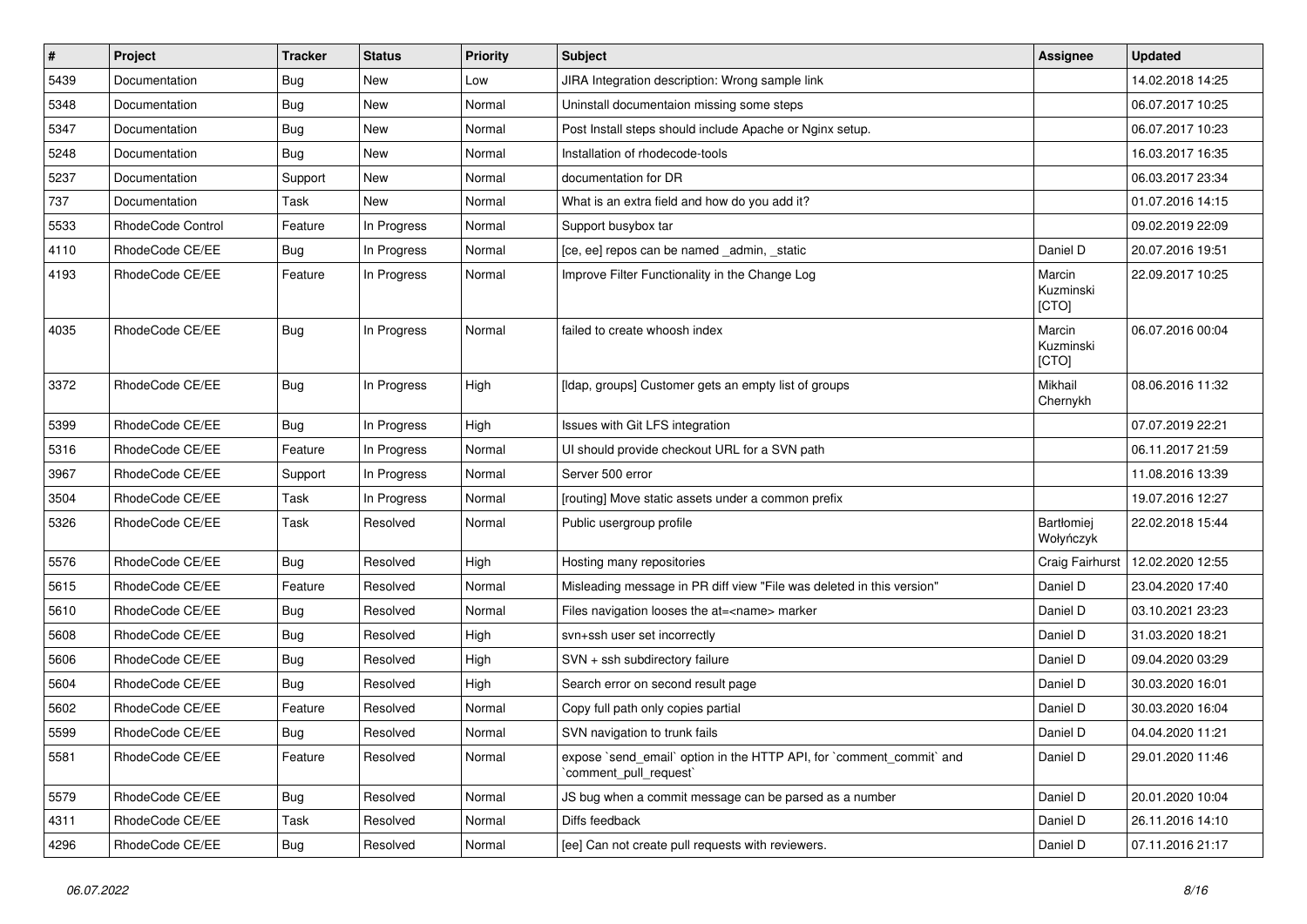| $\vert$ # | Project         | <b>Tracker</b> | <b>Status</b> | Priority | <b>Subject</b>                                                                                                       | <b>Assignee</b>              | <b>Updated</b>                   |
|-----------|-----------------|----------------|---------------|----------|----------------------------------------------------------------------------------------------------------------------|------------------------------|----------------------------------|
| 4288      | RhodeCode CE/EE | Task           | Resolved      | Normal   | [ce, ee] unify controllers that use diffs                                                                            | Daniel D                     | 02.08.2017 11:41                 |
| 4278      | RhodeCode CE/EE | Bug            | Resolved      | Normal   | [admin] Clicking the save button in admin -> settings -> issue tracker leads to<br>exception if no patterns entered. | Daniel D                     | 18.10.2016 13:38                 |
| 4268      | RhodeCode CE/EE | Bug            | Resolved      | High     | [ee] default reviewers from changed lines is returning wrong values                                                  | Daniel D                     | 06.10.2016 14:35                 |
| 4267      | RhodeCode CE/EE | Feature        | Resolved      | Normal   | [ce, ee] jira tracker integration wildcard project key support                                                       | Daniel D                     | 10.10.2016 20:13                 |
| 4259      | RhodeCode CE/EE | Task           | Resolved      | Low      | Events, create post-create-user event                                                                                | Daniel D                     | 30.01.2017 20:11                 |
| 4238      | RhodeCode CE/EE | Task           | Resolved      | Normal   | default reviewers updates                                                                                            | Daniel D                     | 06.10.2016 14:26                 |
| 4233      | RhodeCode CE/EE | Bug            | Resolved      | High     | slack, git push problem                                                                                              | Daniel D                     | 26.09.2016 11:56                 |
| 4225      | RhodeCode CE/EE | Feature        | Resolved      | Normal   | [ce, ee] repo group integrations cascade to child repo groups                                                        | Daniel D                     | 14.09.2016 11:12                 |
| 4223      | RhodeCode CE/EE | Bug            | Resolved      | High     | [git, tags] annotated tags not appearing in UI                                                                       | Daniel D                     | 12.09.2016 06:12                 |
| 4202      | RhodeCode CE/EE | Task           | Resolved      | Normal   | Polish the 503.html page                                                                                             | Daniel D                     | 30.08.2016 23:54                 |
| 4183      | RhodeCode CE/EE | Feature        | Resolved      | Normal   | Different roles for PR reviewers                                                                                     | Daniel D                     | 12.10.2020 23:13                 |
| 4181      | RhodeCode CE/EE | Task           | Resolved      | Normal   | Integrations: allow root repos only integrations                                                                     | Daniel D                     | 31.08.2016 17:44                 |
| 4180      | RhodeCode CE/EE | Task           | Resolved      | Normal   | integrations: possible limit the updates sent                                                                        | Daniel D                     | 22.08.2016 12:22                 |
| 4175      | RhodeCode CE/EE | Feature        | Resolved      | Normal   | [ce, ee] repo group integrations                                                                                     | Daniel D                     | 16.08.2016 20:00                 |
| 4173      | RhodeCode CE/EE | <b>Bug</b>     | Resolved      | Urgent   | [ce, ee] mysql recycle pool timeout not working                                                                      | Daniel D                     | 16.08.2016 22:02                 |
| 4091      | RhodeCode CE/EE | Bug            | Resolved      | Normal   | [ce, ee] Redmine integration blocks for 30 seconds if redmine server not available                                   | Daniel D                     | 15.07.2016 12:26                 |
| 1131      | RhodeCode CE/EE | Feature        | Resolved      | Normal   | Implement default reviewers for code review                                                                          | Daniel D                     | 21.09.2016 18:28                 |
| 4199      | RhodeCode CE/EE | <b>Bug</b>     | Resolved      | High     | investigate: ongoing SSL problems when switching to 4.X from 3.X                                                     | Johannes<br>Bornhold         | 15.09.2016 13:14                 |
| 4153      | RhodeCode CE/EE | Task           | Resolved      | Normal   | Optimize readme fetching by changing the system of readme detection                                                  | Johannes<br>Bornhold         | 09.09.2016 10:17                 |
| 3971      | RhodeCode CE/EE | Bug            | Resolved      | Normal   | [ce, vcs] Merge requests/Pull requests failing due to rebase problem                                                 | Johannes<br>Bornhold         | 19.07.2016 15:54                 |
| 4254      | RhodeCode CE/EE | Bug            | Resolved      | Normal   | [frontend] 500 Internal Server Error with i18n-ed pages                                                              | Lisa Quatmann                | 30.09.2016 14:38                 |
| 4224      | RhodeCode CE/EE | Bug            | Resolved      | Normal   | [docs] update docs re: removing old instances when switching editions                                                |                              | Lisa Quatmann   11.10.2016 15:36 |
| 4194      | RhodeCode CE/EE | Task           | Resolved      | Normal   | move svn http backend out of labs into a real VCS settings                                                           | Lisa Quatmann                | 14.09.2016 23:16                 |
| 4121      | RhodeCode CE/EE | Bug            | Resolved      | Normal   | [ce, ee] server announcement has extra margin                                                                        | Lisa Quatmann                | 26.09.2016 14:00                 |
| 3488      | RhodeCode CE/EE | Bug            | Resolved      | Normal   | [frontend, styling] update icon font                                                                                 | Lisa Quatmann                | 04.10.2016 13:27                 |
| 5442      | RhodeCode CE/EE | Feature        | Resolved      | Low      | Preview of Jupyter notebooks                                                                                         | Marcin<br>Kuzminski<br>[CTO] | 16.01.2019 16:33                 |
| 5386      | RhodeCode CE/EE | Task           | Resolved      | Normal   | Increase security for Email Change                                                                                   | Marcin<br>Kuzminski<br>[CTO] | 17.02.2018 17:29                 |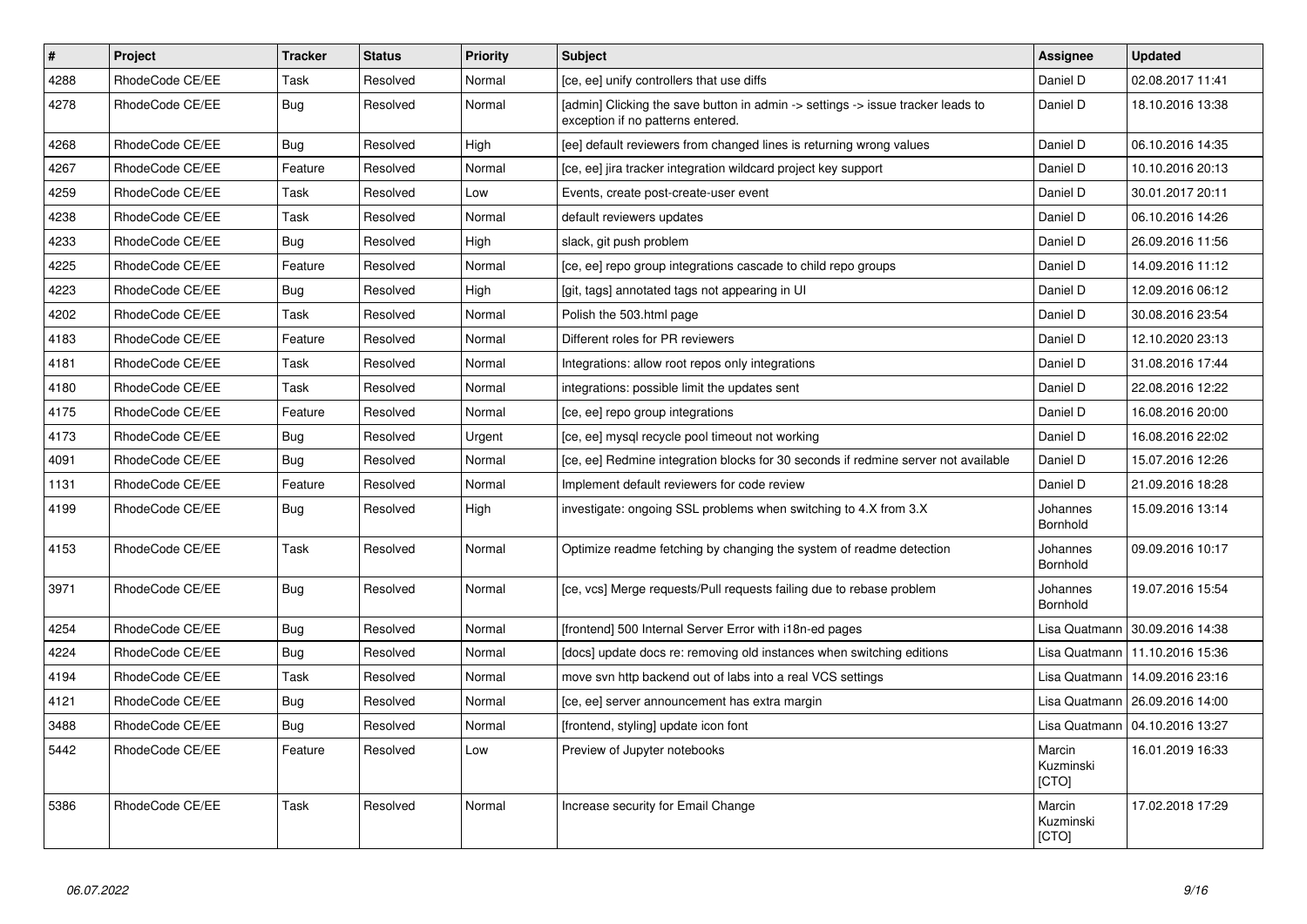| $\vert$ # | Project         | <b>Tracker</b> | <b>Status</b> | <b>Priority</b> | Subject                                                                                            | Assignee                     | <b>Updated</b>   |
|-----------|-----------------|----------------|---------------|-----------------|----------------------------------------------------------------------------------------------------|------------------------------|------------------|
| 5150      | RhodeCode CE/EE | Task           | Resolved      | Normal          | Password reset promts in my account should be hidden in accounts that are not of<br>type rhodecode | Marcin<br>Kuzminski<br>[CTO] | 02.01.2017 16:34 |
| 4670      | RhodeCode CE/EE | Task           | Resolved      | Normal          | Release 4.5.1                                                                                      | Marcin<br>Kuzminski<br>[CTO] | 06.12.2016 21:13 |
| 4297      | RhodeCode CE/EE | Task           | Resolved      | Normal          | redo the my-pull-requests page to use the datagrid                                                 | Marcin<br>Kuzminski<br>[CTO] | 01.11.2016 09:31 |
| 4282      | RhodeCode CE/EE | Task           | Resolved      | Normal          | Add inode limit together with disk usage                                                           | Marcin<br>Kuzminski<br>[CTO] | 19.10.2016 12:18 |
| 4281      | RhodeCode CE/EE | Task           | Resolved      | Normal          | Fix docs on To `increase database performance`                                                     | Marcin<br>Kuzminski<br>[CTO] | 18.10.2016 16:39 |
| 4276      | RhodeCode CE/EE | <b>Bug</b>     | Resolved      | Normal          | System info page uses mercurial/git versions from RhodeCode instead of VCSServer                   | Marcin<br>Kuzminski<br>[CTO] | 14.11.2016 21:19 |
| 4250      | RhodeCode CE/EE | <b>Bug</b>     | Resolved      | Normal          | Adding a reviewer into existing PR doesn't set a reason.                                           | Marcin<br>Kuzminski<br>[CTO] | 07.10.2016 20:05 |
| 4245      | RhodeCode CE/EE | Task           | Resolved      | Normal          | Convert control command to use http mode by default                                                | Marcin<br>Kuzminski<br>[CTO] | 14.10.2016 16:13 |
| 4219      | RhodeCode CE/EE | Feature        | Resolved      | Normal          | [ce, ee] Add mandatory reviewers for pull requests                                                 | Marcin<br>Kuzminski<br>[CTO] | 20.06.2017 15:23 |
| 4211      | RhodeCode CE/EE | Feature        | Resolved      | Normal          | [ce, ee] increase webhook flexibility                                                              | Marcin<br>Kuzminski<br>[CTO] | 20.06.2022 10:55 |
| 4184      | RhodeCode CE/EE | Bug            | Resolved      | High            | fix content INT overflow bug                                                                       | Marcin<br>Kuzminski<br>[CTO] | 23.08.2016 10:31 |
| 4178      | RhodeCode CE/EE | <b>Bug</b>     | Resolved      | Normal          | RhodeCode EE OVA VM wont run on a ESX 6.0 host                                                     | Marcin<br>Kuzminski<br>[CTO] | 15.09.2016 13:25 |
| 4155      | RhodeCode CE/EE | <b>Bug</b>     | Resolved      | Low             | Date of Last Change is not displayed correctly                                                     | Marcin<br>Kuzminski<br>[CTO] | 21.01.2020 02:20 |
| 4065      | RhodeCode CE/EE | <b>Bug</b>     | Resolved      | Normal          | [ux, login] 404 on login after comment attempt                                                     | Marcin<br>Kuzminski<br>[CTO] | 04.07.2016 00:40 |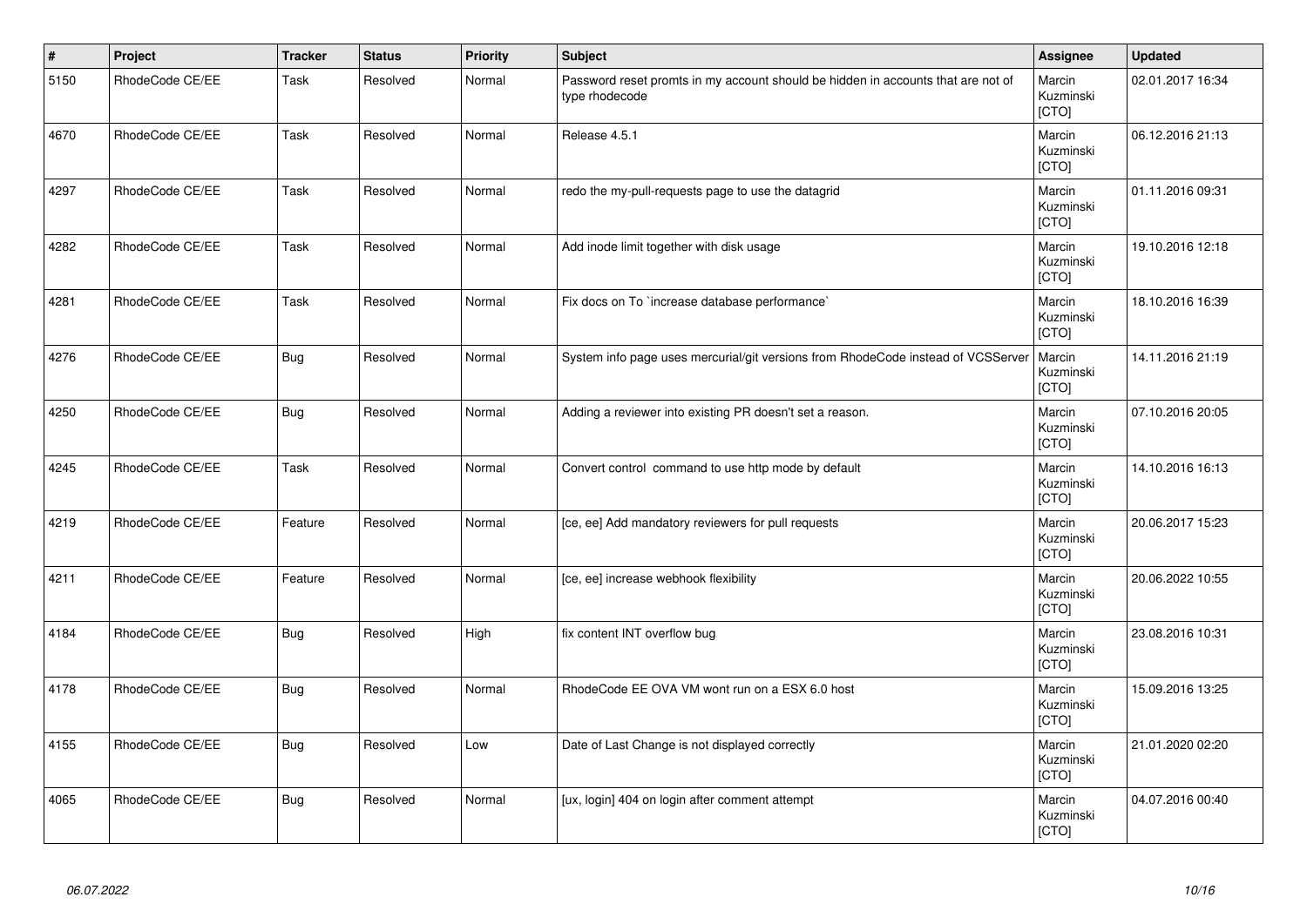| #    | Project         | <b>Tracker</b> | <b>Status</b> | <b>Priority</b> | Subject                                                                                              | <b>Assignee</b>              | <b>Updated</b>                    |
|------|-----------------|----------------|---------------|-----------------|------------------------------------------------------------------------------------------------------|------------------------------|-----------------------------------|
| 4036 | RhodeCode CE/EE | Bug            | Resolved      | Normal          | encrypted clone uri can throw unicodeerror after key change                                          | Marcin<br>Kuzminski<br>[CTO] | 27.06.2016 19:38                  |
| 3556 | RhodeCode CE/EE | Task           | Resolved      | Normal          | Disable and rename initial repo scan flag                                                            | Marcin<br>Kuzminski<br>[CTO] | 22.04.2016 14:33                  |
| 3549 | RhodeCode CE/EE | Bug            | Resolved      | Normal          | [4.0.0 regression], file source links use last commit id instead of current commit id                | Marcin<br>Kuzminski<br>[CTO] | 21.04.2016 16:10                  |
| 5587 | RhodeCode CE/EE | Bug            | Resolved      | Normal          | Broken metatags in 4.18.1                                                                            | <b>Marcin Lulek</b>          | 29.01.2020 11:46                  |
| 4269 | RhodeCode CE/EE | Support        | Resolved      | Normal          | Allow flash messages to be permanently surpressed                                                    | Marcin Lulek                 | 14.10.2016 12:46                  |
| 4279 | RhodeCode CE/EE | Bug            | Resolved      | Normal          | re-captcha validation is broken                                                                      | Martin<br>Bornhold           | 26.10.2016 22:27                  |
| 4277 | RhodeCode CE/EE | Bug            | Resolved      | Normal          | [frontend] System info page does not work correctly in safari.                                       | Martin<br>Bornhold           | 04.11.2016 12:08                  |
| 4273 | RhodeCode CE/EE | Bug            | Resolved      | Urgent          | GIT executable not seen by vcsserver                                                                 | Martin<br>Bornhold           | 13.10.2016 15:45                  |
| 4271 | RhodeCode CE/EE | Bug            | Resolved      | Normal          | Browsing new repository groups via SVN issue                                                         | Martin<br>Bornhold           | 19.10.2016 11:11                  |
| 4247 | RhodeCode CE/EE | Bug            | Resolved      | Normal          | [vcs] Using current time as timestamp during archive creating leads to changing<br>hashes            | Martin<br>Bornhold           | 28.09.2016 12:07                  |
| 4244 | RhodeCode CE/EE | Support        | Resolved      | Normal          | mod_dav_svn template error when using auth_realm with spaces in it                                   | Martin<br>Bornhold           | 28.09.2016 12:07                  |
| 4243 | RhodeCode CE/EE | Support        | Resolved      | High            | Gist visibility update?                                                                              | Martin<br>Bornhold           | 27.09.2016 06:40                  |
| 4237 | RhodeCode CE/EE | Task           | Resolved      | Normal          | Enable HTTP support                                                                                  | Martin<br>Bornhold           | 12.10.2016 11:51                  |
| 4203 | RhodeCode CE/EE | Task           | Resolved      | Normal          | Get rid of svn.proxy.parent_path_root, and replace it with reading storage location<br>from Database | Martin<br>Bornhold           | 22.09.2016 14:31                  |
| 3950 | RhodeCode CE/EE | Bug            | Resolved      | Normal          | [ce, ee] trying to merge pr against a deleted branch/bookmark breaks the pr page                     | Martin<br>Bornhold           | 27.10.2016 16:12                  |
| 1055 | RhodeCode CE/EE | Feature        | Resolved      | Normal          | [pr, vcs] Expose the shadow repository of a pull request                                             | Martin<br>Bornhold           | 26.10.2016 10:33                  |
| 5368 | RhodeCode CE/EE | Feature        | Resolved      | Normal          | Mercurial: Close branch before merging it                                                            |                              | Mathieu Cantin   21.01.2020 02:11 |
| 5523 | RhodeCode CE/EE | Bug            | Resolved      | High            | user from AD is asked to change his password when logs in.                                           | Thierry<br>Wynsdau           | 28.05.2020 20:28                  |
| 5516 | RhodeCode CE/EE | Support        | Resolved      | High            | Cannot log into RhodeCode                                                                            | Thierry<br>Wynsdau           | 28.05.2020 20:28                  |
| 5669 | RhodeCode CE/EE | <b>Bug</b>     | Resolved      | Normal          | Mercurial commit messages doesn't show cyrillic symbols                                              |                              | 01.10.2021 10:39                  |
| 5656 | RhodeCode CE/EE | Bug            | Resolved      | Normal          | Error for branch permission page                                                                     |                              | 30.04.2021 08:53                  |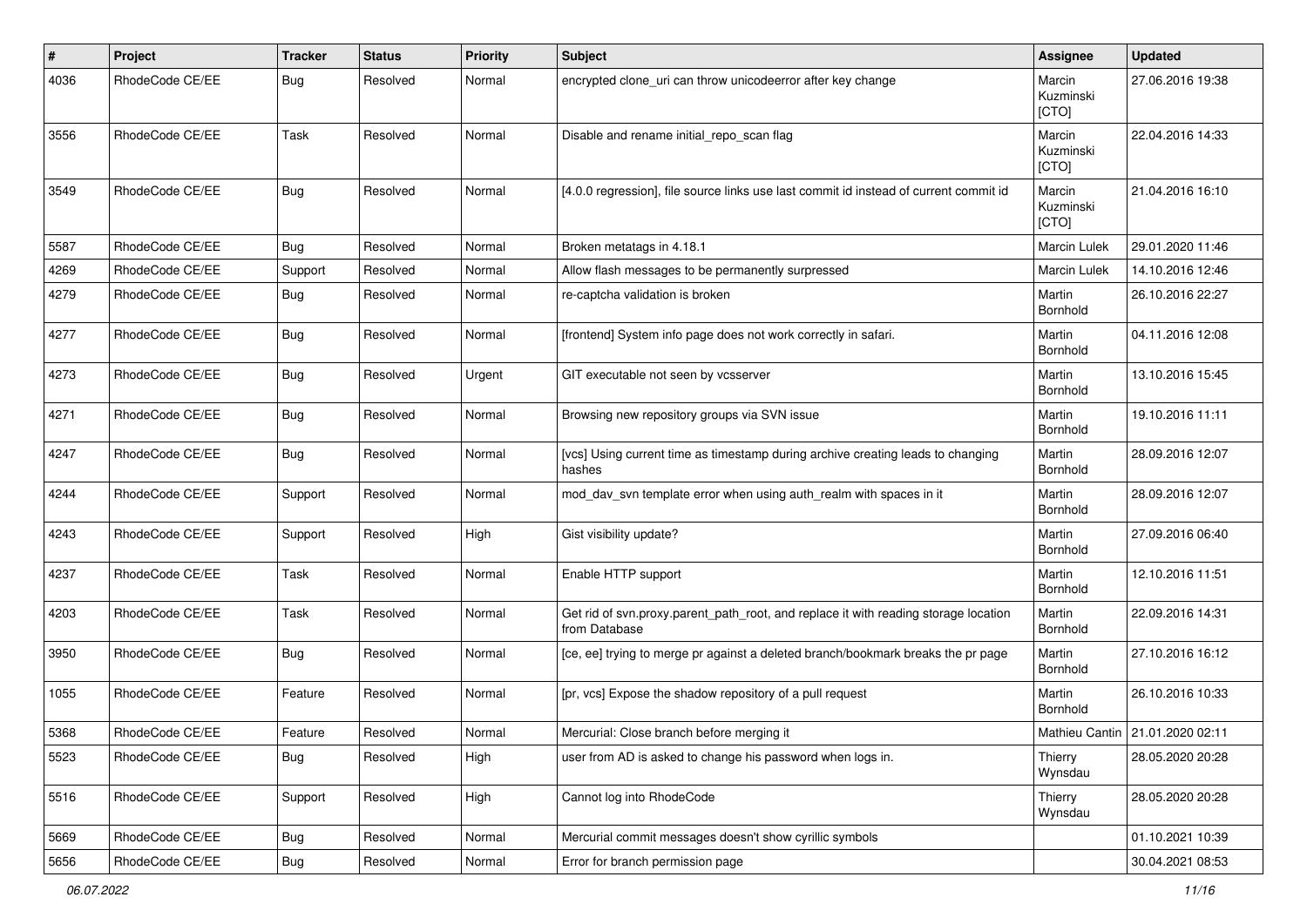| $\pmb{\#}$ | <b>Project</b>  | <b>Tracker</b> | <b>Status</b> | <b>Priority</b> | <b>Subject</b>                                                                                                                       | Assignee | <b>Updated</b>   |
|------------|-----------------|----------------|---------------|-----------------|--------------------------------------------------------------------------------------------------------------------------------------|----------|------------------|
| 5655       | RhodeCode CE/EE | <b>Bug</b>     | Resolved      | Normal          | New public gist's id is always auto generated                                                                                        |          | 01.07.2021 12:06 |
| 5652       | RhodeCode CE/EE | Bug            | Resolved      | Normal          | Pull Requests: when title and descriptions contains character [] {} and () index out of<br>bound when attempting to comment/approve. |          | 30.04.2021 08:53 |
| 5651       | RhodeCode CE/EE | Bug            | Resolved      | Normal          | Pull requests can get stuck if the diff is too large (it was created by mistake but we<br>can't open it to delete it)                |          | 30.04.2021 08:53 |
| 5643       | RhodeCode CE/EE | Feature        | Resolved      | Low             | jump to bottom of review                                                                                                             |          | 30.04.2021 08:53 |
| 5642       | RhodeCode CE/EE | Feature        | Resolved      | Normal          | pull request version column in commit list                                                                                           |          | 30.04.2021 08:53 |
| 5636       | RhodeCode CE/EE | Bug            | Resolved      | High            | Remap and Rescan 500 Internal Server Error                                                                                           |          | 30.04.2021 08:53 |
| 5635       | RhodeCode CE/EE | Feature        | Resolved      | Normal          | Remember column sorted by of the "Pull Requests You Participate In" table                                                            |          | 30.11.2020 22:30 |
| 5634       | RhodeCode CE/EE | Bug            | Resolved      | Normal          | Quick Search Toolbar bugs out if pull request contains unicode double quote<br>character "                                           |          | 12.10.2020 23:13 |
| 5633       | RhodeCode CE/EE | Bug            | Resolved      | Normal          | Moderately large pull requests fail because inefficient use of reviewer_data_json<br>column in pull requests table                   |          | 12.10.2020 23:13 |
| 5623       | RhodeCode CE/EE | Bug            | Resolved      | Normal          | Credentials for remote repository URL leaking in Repository Header                                                                   |          | 22.07.2020 00:47 |
| 5622       | RhodeCode CE/EE | Bug            | Resolved      | High            | Upgrade from 4.18.3 to 4.19.3 broke all PRs                                                                                          |          | 28.07.2020 16:44 |
| 5621       | RhodeCode CE/EE | <b>Bug</b>     | Resolved      | Urgent          | LDAP + User Groups authentication plugin not working after upgrade to 4.19.x                                                         |          | 15.06.2020 17:56 |
| 5620       | RhodeCode CE/EE | <b>Bug</b>     | Resolved      | Normal          | Regression of mail rendering in Thunderbird                                                                                          |          | 15.06.2020 16:45 |
| 5619       | RhodeCode CE/EE | Bug            | Resolved      | Normal          | Setting Landing Commit to SVN Trunk results in Files tab hitting a 404                                                               |          | 04.06.2020 23:51 |
| 5614       | RhodeCode CE/EE | Feature        | Resolved      | Normal          | Show context function name in hg diffs                                                                                               |          | 23.04.2020 13:43 |
| 5611       | RhodeCode CE/EE | Feature        | Resolved      | Normal          | Add information "is the pull request up to date?" in the PR page                                                                     |          | 03.10.2021 23:24 |
| 5609       | RhodeCode CE/EE | Support        | Resolved      | Normal          | Change git diff algorithm                                                                                                            |          | 31.03.2020 22:08 |
| 5605       | RhodeCode CE/EE | <b>Bug</b>     | Resolved      | Normal          | Cannot set subversion compatibility to 1.10                                                                                          |          | 30.03.2020 17:27 |
| 5603       | RhodeCode CE/EE | Feature        | Resolved      | Normal          | Code search - highlight matching search terms                                                                                        |          | 30.03.2020 11:16 |
| 5601       | RhodeCode CE/EE | Feature        | Resolved      | Normal          | Default navigation should be by branch name not commit id                                                                            |          | 04.06.2020 23:51 |
| 5596       | RhodeCode CE/EE | <b>Bug</b>     | Resolved      | Normal          | Pull Request duplicated after description edit                                                                                       |          | 14.04.2020 13:28 |
| 5594       | RhodeCode CE/EE | Bug            | Resolved      | Normal          | Credentials in Repository Settings for Pull requests are exposed                                                                     |          | 28.05.2020 20:25 |
| 5585       | RhodeCode CE/EE | Feature        | Resolved      | Normal          | Minimize downtime on rccontrol upgrade                                                                                               |          | 27.03.2020 09:45 |
| 5583       | RhodeCode CE/EE | Feature        | Resolved      | Normal          | rcextensions hook for pull request comment                                                                                           |          | 23.04.2020 13:42 |
| 5575       | RhodeCode CE/EE | <b>Bug</b>     | Resolved      | Low             | Filtering username containing '-' does not work in Admin audit log panel                                                             |          | 20.01.2020 10:04 |
| 5574       | RhodeCode CE/EE | Feature        | Resolved      | Normal          | hg: Information for external hooks                                                                                                   |          | 30.07.2020 15:40 |
| 5573       | RhodeCode CE/EE | Bug            | Resolved      | Normal          | Wrong notification Base Url for Email-Integrations                                                                                   |          | 16.01.2020 08:53 |
| 5571       | RhodeCode CE/EE | <b>Bug</b>     | Resolved      | Normal          | redmine does not work with firefox any more                                                                                          |          | 25.10.2019 12:38 |
| 5569       | RhodeCode CE/EE | <b>Bug</b>     | Resolved      | Normal          | SshWrapper error                                                                                                                     |          | 21.01.2020 02:02 |
| 5567       | RhodeCode CE/EE | Bug            | Resolved      | High            | Error after PR was updated                                                                                                           |          | 20.01.2020 10:04 |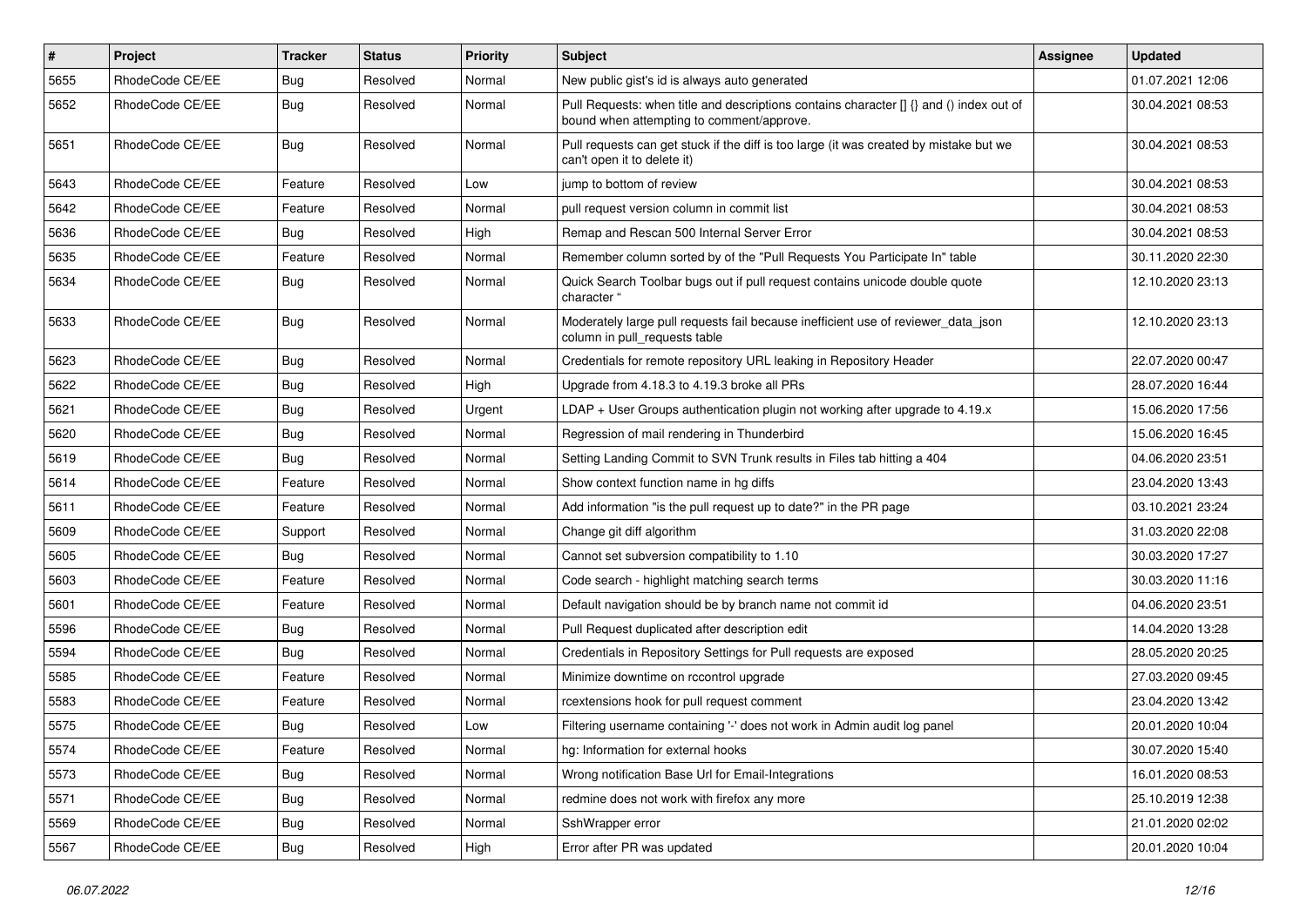| $\vert$ # | Project         | Tracker    | <b>Status</b> | <b>Priority</b> | <b>Subject</b>                                                                                                                    | <b>Assignee</b> | <b>Updated</b>   |
|-----------|-----------------|------------|---------------|-----------------|-----------------------------------------------------------------------------------------------------------------------------------|-----------------|------------------|
| 5561      | RhodeCode CE/EE | <b>Bug</b> | Resolved      | Normal          | PR diff doesn't update when target changes                                                                                        |                 | 21.05.2020 11:53 |
| 5560      | RhodeCode CE/EE | Bug        | Resolved      | High            | Check all permission API function to flush caches for auth perms                                                                  |                 | 08.06.2021 23:56 |
| 5558      | RhodeCode CE/EE | <b>Bug</b> | Resolved      | Low             | Commit compare window covers text                                                                                                 |                 | 08.07.2019 18:12 |
| 5557      | RhodeCode CE/EE | <b>Bug</b> | Resolved      | Normal          | Consider removing slashes from the RSS feed names                                                                                 |                 | 31.10.2019 19:54 |
| 5555      | RhodeCode CE/EE | Bug        | Resolved      | Normal          | Making Repository Public does not update the Default User Permissions                                                             |                 | 28.05.2020 20:26 |
| 5554      | RhodeCode CE/EE | Support    | Resolved      | Normal          | How to increase number of commits shown in pagination on dashboard and<br>changelog                                               |                 | 21.01.2020 02:08 |
| 5546      | RhodeCode CE/EE | Support    | Resolved      | Normal          | experiments with mercurial 4.9                                                                                                    |                 | 26.03.2019 09:23 |
| 5544      | RhodeCode CE/EE | Support    | Resolved      | Normal          | Use of authentication token with LDAP account results in account lockout when max<br>bad password attempts are configured in LDAP |                 | 27.02.2019 10:09 |
| 5537      | RhodeCode CE/EE | Task       | Resolved      | Normal          | Add owner to create pull request API                                                                                              |                 | 28.02.2019 13:52 |
| 5536      | RhodeCode CE/EE | Feature    | Resolved      | Low             | Ability to disable server-side SSH key generation                                                                                 |                 | 28.02.2019 13:52 |
| 5530      | RhodeCode CE/EE | Bug        | Resolved      | Normal          | Email integration has incorrect url                                                                                               |                 | 09.02.2019 10:33 |
| 5528      | RhodeCode CE/EE | <b>Bug</b> | Resolved      | High            | Empty Unicode file causes the PR to return HTTP 500                                                                               |                 | 28.02.2019 13:52 |
| 5522      | RhodeCode CE/EE | <b>Bug</b> | Resolved      | Low             | vcsserver fails when url contains extra "/"                                                                                       |                 | 28.02.2019 13:52 |
| 5521      | RhodeCode CE/EE | <b>Bug</b> | Resolved      | Normal          | Proxing SVN http requests does not work when using prefix for rhodecode.                                                          |                 | 28.02.2019 13:52 |
| 5520      | RhodeCode CE/EE | Feature    | Resolved      | Normal          | Show the head commits shas when the merge is prevented due to multiple heads                                                      |                 | 28.02.2019 13:52 |
| 5518      | RhodeCode CE/EE | <b>Bug</b> | Resolved      | Normal          | Zero-sized files in /rhodecode/config/rcextensions/examples                                                                       |                 | 21.01.2020 02:18 |
| 5517      | RhodeCode CE/EE | <b>Bug</b> | Resolved      | Urgent          | Problem with upgrading to Community-4.15                                                                                          |                 | 11.12.2018 06:32 |
| 5515      | RhodeCode CE/EE | <b>Bug</b> | Resolved      | Normal          | PR default reviewer is incorrect                                                                                                  |                 | 28.02.2019 13:52 |
| 5513      | RhodeCode CE/EE | Bug        | Resolved      | High            | Gist: GitHub flavoured markdown gist creation fails                                                                               |                 | 07.07.2019 22:21 |
| 5507      | RhodeCode CE/EE | <b>Bug</b> | Resolved      | Normal          | Markdown rendering needs improvement                                                                                              |                 | 15.08.2019 15:40 |
| 5505      | RhodeCode CE/EE | <b>Bug</b> | Resolved      | Normal          | Notification emails from RhodeCode is garbled in Outlook 2016 web client                                                          |                 | 07.12.2018 09:49 |
| 5502      | RhodeCode CE/EE | <b>Bug</b> | Resolved      | High            | 500 error when using multiple custom branch permissions                                                                           |                 | 07.12.2018 09:49 |
| 5490      | RhodeCode CE/EE | <b>Bug</b> | Resolved      | Normal          | Changes to repo group permissions via API are not audit logged                                                                    |                 | 28.02.2019 13:52 |
| 5489      | RhodeCode CE/EE | Bug        | Resolved      | High            | grant_user_permission_to_repo_group API call fails to set permissions on child<br>repos                                           |                 | 11.07.2018 09:57 |
| 5482      | RhodeCode CE/EE | Bug        | Resolved      | Normal          | Changing a repo's 'Remote pull uri' in its Settings fails with 'No repo type specified'                                           |                 | 31.10.2018 08:37 |
| 5469      | RhodeCode CE/EE | Feature    | Resolved      | Normal          | elastisearch > 2.x not supported?                                                                                                 |                 | 21.01.2020 02:19 |
| 5461      | RhodeCode CE/EE | Bug        | Resolved      | Normal          | Changes to user group permissions via API are not audit logged                                                                    |                 | 30.08.2018 09:47 |
| 5457      | RhodeCode CE/EE | Bug        | Resolved      | Normal          | Internal server error on full-text search settings page with Elasticsearch                                                        |                 | 16.04.2018 09:08 |
| 5444      | RhodeCode CE/EE | Bug        | Resolved      | Normal          | Error while creating a pull request on a Mercurial repository                                                                     |                 | 17.04.2018 22:29 |
| 5436      | RhodeCode CE/EE | Bug        | Resolved      | High            | Unable To Open Pull Request in 4.11.2                                                                                             |                 | 14.02.2018 11:14 |
| 5434      | RhodeCode CE/EE | <b>Bug</b> | Resolved      | Immediate       | Locale problem                                                                                                                    |                 | 01.10.2021 09:51 |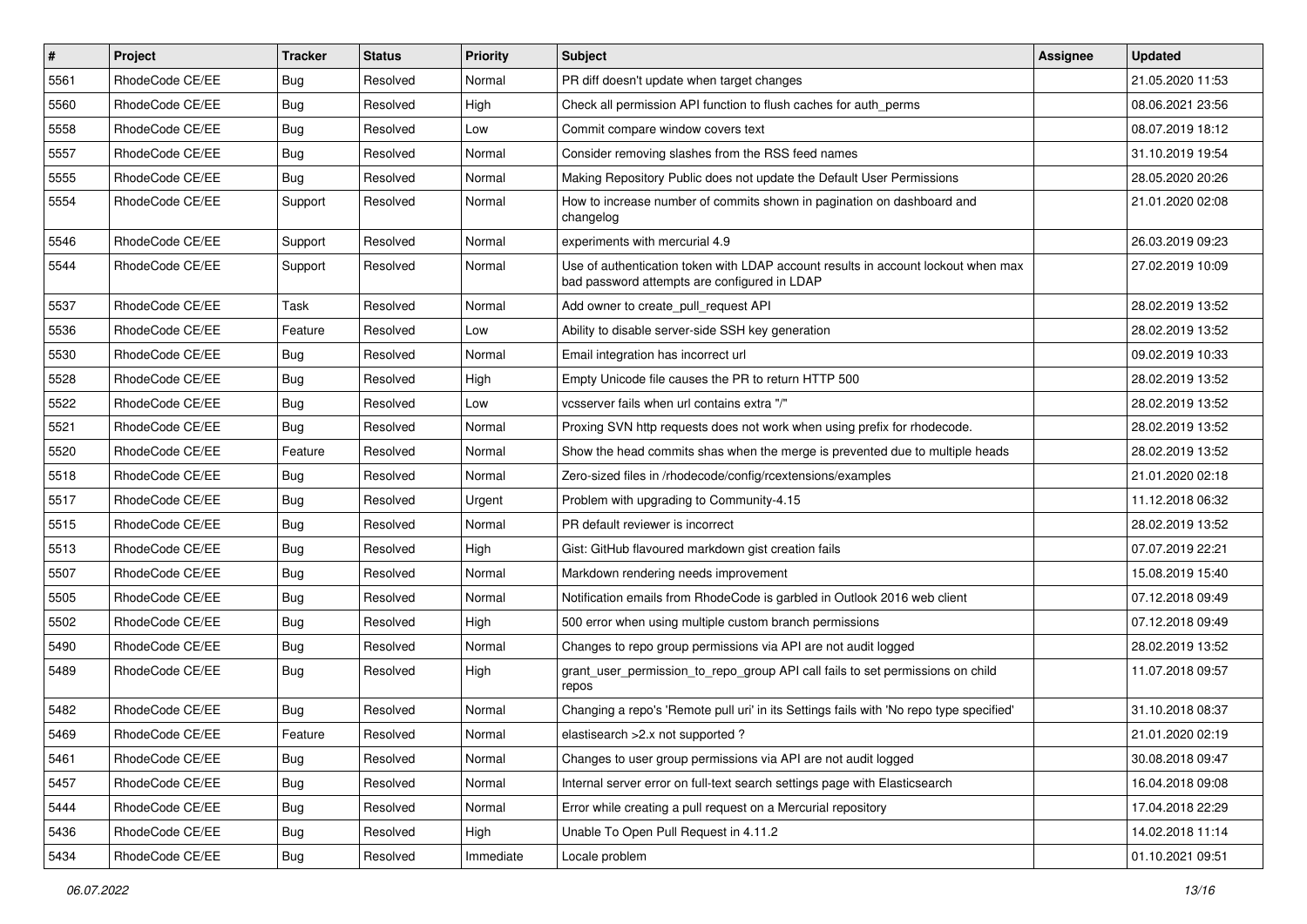| $\pmb{\#}$ | Project         | <b>Tracker</b> | <b>Status</b> | Priority | Subject                                                                                  | Assignee | <b>Updated</b>   |
|------------|-----------------|----------------|---------------|----------|------------------------------------------------------------------------------------------|----------|------------------|
| 5433       | RhodeCode CE/EE | <b>Bug</b>     | Resolved      | High     | RhodeCode Community 4.11 doesn't handle HG largefiles extension                          |          | 01.02.2018 20:08 |
| 5412       | RhodeCode CE/EE | Bug            | Resolved      | Normal   | Webhook for "pullrequest commented" event returns incomplete data                        |          | 27.02.2018 18:00 |
| 5396       | RhodeCode CE/EE | Feature        | Resolved      | Normal   | Merge state with shadow repo should be created during pull request                       |          | 12.10.2017 21:57 |
| 5395       | RhodeCode CE/EE | Support        | Resolved      | Normal   | Svn protocols and performance                                                            |          | 04.04.2019 18:08 |
| 5391       | RhodeCode CE/EE | Task           | Resolved      | High     | Secure Email change                                                                      |          | 17.04.2018 21:50 |
| 5381       | RhodeCode CE/EE | <b>Bug</b>     | Resolved      | Normal   | Email integration changeset links invalid                                                |          | 06.09.2017 12:29 |
| 5380       | RhodeCode CE/EE | Bug            | Resolved      | Normal   | repo commits pageintion error                                                            |          | 06.09.2017 19:16 |
| 5379       | RhodeCode CE/EE | Bug            | Resolved      | Normal   | Journal RSS feed errors                                                                  |          | 01.09.2017 16:40 |
| 5376       | RhodeCode CE/EE | <b>Bug</b>     | Resolved      | Normal   | error: pretxnchangegroup.acl hook failed: acl: user "" denied on branch "default"        |          | 16.08.2017 19:45 |
| 5375       | RhodeCode CE/EE | Support        | Resolved      | Normal   | How do I configure "Go to" to just search repository names?                              |          | 16.08.2017 18:00 |
| 5343       | RhodeCode CE/EE | Task           | Resolved      | Normal   | SSH key management and SSH support                                                       |          | 18.08.2017 23:50 |
| 5337       | RhodeCode CE/EE | Bug            | Resolved      | Normal   | Possible memory leak after few Git Pull Requests                                         |          | 08.08.2017 13:08 |
| 5321       | RhodeCode CE/EE | Feature        | Resolved      | Normal   | Audit logs                                                                               |          | 21.06.2017 12:49 |
| 5304       | RhodeCode CE/EE | <b>Bug</b>     | Resolved      | Normal   | Email template not correct                                                               |          | 31.10.2018 08:36 |
| 5297       | RhodeCode CE/EE | <b>Bug</b>     | Resolved      | Normal   | Locale fails on a SuSE system                                                            |          | 31.10.2018 08:36 |
| 5277       | RhodeCode CE/EE | Bug            | Resolved      | Normal   | table id=user_list_table - Ajax error                                                    |          | 13.04.2017 01:04 |
| 5272       | RhodeCode CE/EE | Feature        | Resolved      | Normal   | Pull Request checklist                                                                   |          | 21.01.2020 02:09 |
| 5266       | RhodeCode CE/EE | Bug            | Resolved      | Normal   | Validate if changes in target branches get's propagated on Pull request updates          |          | 05.04.2017 18:10 |
| 5265       | RhodeCode CE/EE | Task           | Resolved      | Normal   | Enable phases support                                                                    |          | 11.05.2017 11:10 |
| 5259       | RhodeCode CE/EE | Bug            | Resolved      | Normal   | user-journal storage changes                                                             |          | 12.04.2017 00:04 |
| 5235       | RhodeCode CE/EE | Task           | Resolved      | Normal   | relative image support                                                                   |          | 10.03.2017 23:37 |
| 5229       | RhodeCode CE/EE | Task           | Resolved      | Normal   | add support for https://clipboardjs.com/                                                 |          | 21.01.2020 02:19 |
| 5225       | RhodeCode CE/EE | Task           | Resolved      | Normal   | add tag of author/contribitor to comments                                                |          | 11.05.2017 11:10 |
| 5221       | RhodeCode CE/EE | Task           | Resolved      | Normal   | Missing comment type in emails                                                           |          | 19.02.2017 21:46 |
| 5213       | RhodeCode CE/EE | Bug            | Resolved      | Normal   | Fixing Apache Proxy timeout issues                                                       |          | 14.02.2017 09:44 |
| 5210       | RhodeCode CE/EE | Bug            | Resolved      | Normal   | webook problems                                                                          |          | 13.02.2017 19:43 |
| 5207       | RhodeCode CE/EE | Task           | Resolved      | Low      | Release 4.6.1                                                                            |          | 13.02.2017 18:04 |
| 5203       | RhodeCode CE/EE | Task           | Resolved      | Normal   | optimise large repos speed                                                               |          | 08.09.2017 16:10 |
| 5202       | RhodeCode CE/EE | Task           | Resolved      | Normal   | run git gc and git repack on GIT repos when we have a scheduler via celery in<br>pyramid |          | 04.12.2017 20:49 |
| 5201       | RhodeCode CE/EE | Task           | Resolved      | Normal   | API: implement describe-methods                                                          |          | 13.02.2017 15:57 |
| 5198       | RhodeCode CE/EE | Task           | Resolved      | Normal   | remove pyro4 from enterprise                                                             |          | 07.02.2017 19:28 |
| 5187       | RhodeCode CE/EE | Feature        | Resolved      | Normal   | changelog dynamic loading of commits                                                     |          | 12.06.2018 12:31 |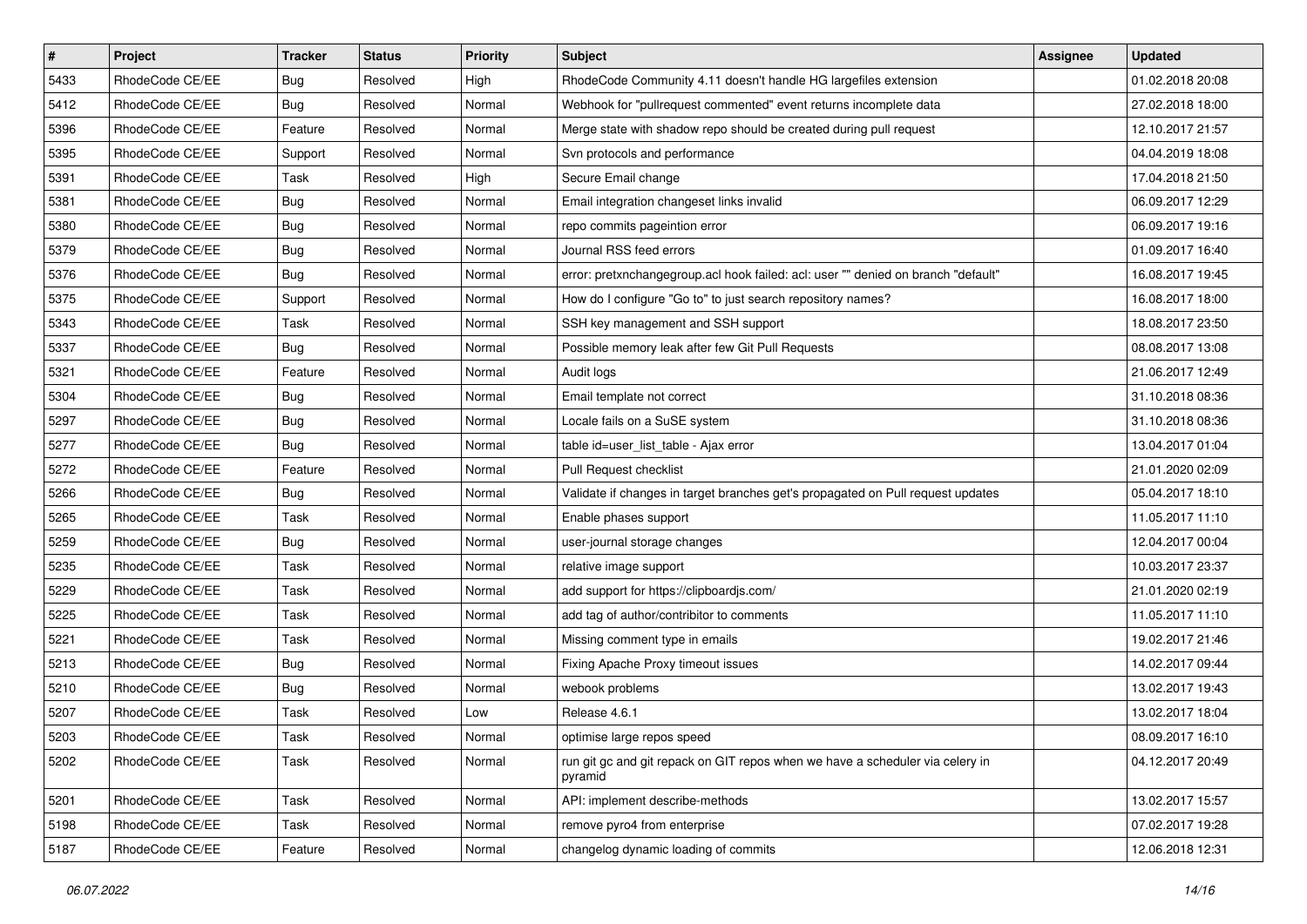| $\overline{\boldsymbol{H}}$ | Project         | <b>Tracker</b> | <b>Status</b> | <b>Priority</b> | Subject                                                                                               | <b>Assignee</b> | <b>Updated</b>   |
|-----------------------------|-----------------|----------------|---------------|-----------------|-------------------------------------------------------------------------------------------------------|-----------------|------------------|
| 5184                        | RhodeCode CE/EE | Task           | Resolved      | Normal          | bump pyramid to 1.7.X                                                                                 |                 | 06.02.2017 21:50 |
| 5164                        | RhodeCode CE/EE | Bug            | Resolved      | Normal          | non-web calls are leaking session objects                                                             |                 | 13.01.2017 01:30 |
| 4678                        | RhodeCode CE/EE | Task           | Resolved      | Normal          | Release 4.5.2                                                                                         |                 | 19.12.2016 17:32 |
| 4677                        | RhodeCode CE/EE | Support        | Resolved      | High            | API get_repo_refs not working?                                                                        |                 | 19.12.2016 11:46 |
| 4676                        | RhodeCode CE/EE | <b>Bug</b>     | Resolved      | Normal          | Some admin passwords can make installation fail                                                       |                 | 16.12.2016 16:16 |
| 4675                        | RhodeCode CE/EE | Bug            | Resolved      | Normal          | Disk free inodes are displayed incorrectly                                                            |                 | 13.12.2016 22:41 |
| 4666                        | RhodeCode CE/EE | Task           | Resolved      | Normal          | Bump git and mercurial to latest versions                                                             |                 | 02.12.2016 19:01 |
| 4306                        | RhodeCode CE/EE | Bug            | Resolved      | Normal          | Issue to push file with character # on a SVN                                                          |                 | 03.04.2017 16:44 |
| 4305                        | RhodeCode CE/EE | Task           | Resolved      | Normal          | Meta-tagging could be excluded from limit                                                             |                 | 09.11.2016 19:27 |
| 4304                        | RhodeCode CE/EE | <b>Bug</b>     | Resolved      | High            | Search: Internal Server Error                                                                         |                 | 26.11.2016 16:26 |
| 4283                        | RhodeCode CE/EE | Task           | Resolved      | Normal          | bump whoosh to 2.7.4 release                                                                          |                 | 13.12.2016 21:08 |
| 4274                        | RhodeCode CE/EE | Bug            | Resolved      | Normal          | 500 error when push big objects                                                                       |                 | 13.02.2017 19:53 |
| 4266                        | RhodeCode CE/EE | Bug            | Resolved      | Normal          | Error 500 on integrations page after setting up Webhook                                               |                 | 17.10.2016 15:35 |
| 4235                        | RhodeCode CE/EE | Task           | Resolved      | High            | Support GIT LFS server                                                                                |                 | 23.03.2017 17:24 |
| 4227                        | RhodeCode CE/EE | Support        | Resolved      | Normal          | VBScript files detected as text/plain - no syntax highlighting                                        |                 | 14.09.2016 22:38 |
| 4207                        | RhodeCode CE/EE | Feature        | Resolved      | Normal          | Support for obsolescence markers in changelog UI                                                      |                 | 19.05.2017 16:14 |
| 4206                        | RhodeCode CE/EE | Bug            | Resolved      | High            | Error creating SVN groups                                                                             |                 | 15.09.2016 13:24 |
| 4192                        | RhodeCode CE/EE | Feature        | Resolved      | Normal          | [ce, ee] slack/hipchat integrations group commits by branch pushed                                    |                 | 09.09.2016 19:01 |
| 4169                        | RhodeCode CE/EE | Task           | Resolved      | Normal          | re-architecture celery support                                                                        |                 | 17.11.2017 19:21 |
| 4166                        | RhodeCode CE/EE | Bug            | Resolved      | Urgent          | [ce] Rhodecode crashing after MySQL error                                                             |                 | 23.08.2016 23:35 |
| 4151                        | RhodeCode CE/EE | Task           | Resolved      | Normal          | [packaging] Subversion to current 1.9.X                                                               |                 | 09.09.2016 10:18 |
| 4140                        | RhodeCode CE/EE | Task           | Resolved      | Normal          | Check middleware chain status, and Verify that special middleware is catching<br>exceptions correctly |                 | 23.08.2016 12:13 |
| 4108                        | RhodeCode CE/EE | Task           | Resolved      | Normal          | Release 4.2.2                                                                                         |                 | 14.10.2016 13:08 |
| 4090                        | RhodeCode CE/EE | Bug            | Resolved      | Normal          | test ticket                                                                                           |                 | 09.03.2021 20:39 |
| 4089                        | RhodeCode CE/EE | Bug            | Resolved      | Normal          | svn repository does not exist                                                                         |                 | 12.06.2018 12:29 |
| 4081                        | RhodeCode CE/EE | Support        | Resolved      | Normal          | Receiving server 500 error when trying to clone repo from windows client using<br>eclipse             |                 | 12.07.2016 14:30 |
| 4044                        | RhodeCode CE/EE | Feature        | Resolved      | Normal          | Branch permissions                                                                                    |                 | 30.08.2018 09:48 |
| 4003                        | RhodeCode CE/EE | Task           | Resolved      | Normal          | User personal repository groups improvements                                                          |                 | 07.11.2016 16:12 |
| 3999                        | RhodeCode CE/EE | Feature        | Resolved      | Normal          | Add `send account information` to user creation page                                                  |                 | 28.06.2016 15:22 |
| 3981                        | RhodeCode CE/EE | Feature        | Resolved      | Normal          | Add cloud hosting like Gitlab, GitHub                                                                 |                 | 02.03.2020 09:14 |
| 3555                        | RhodeCode CE/EE | Bug            | Resolved      | Normal          | Then disabled repo location change the panel should explicitly state that it's disabled               |                 | 25.04.2016 10:34 |
| 3357                        | RhodeCode CE/EE | <b>Bug</b>     | Resolved      | Normal          | switch to sometimes fails to load files metadata                                                      |                 | 30.03.2016 10:56 |